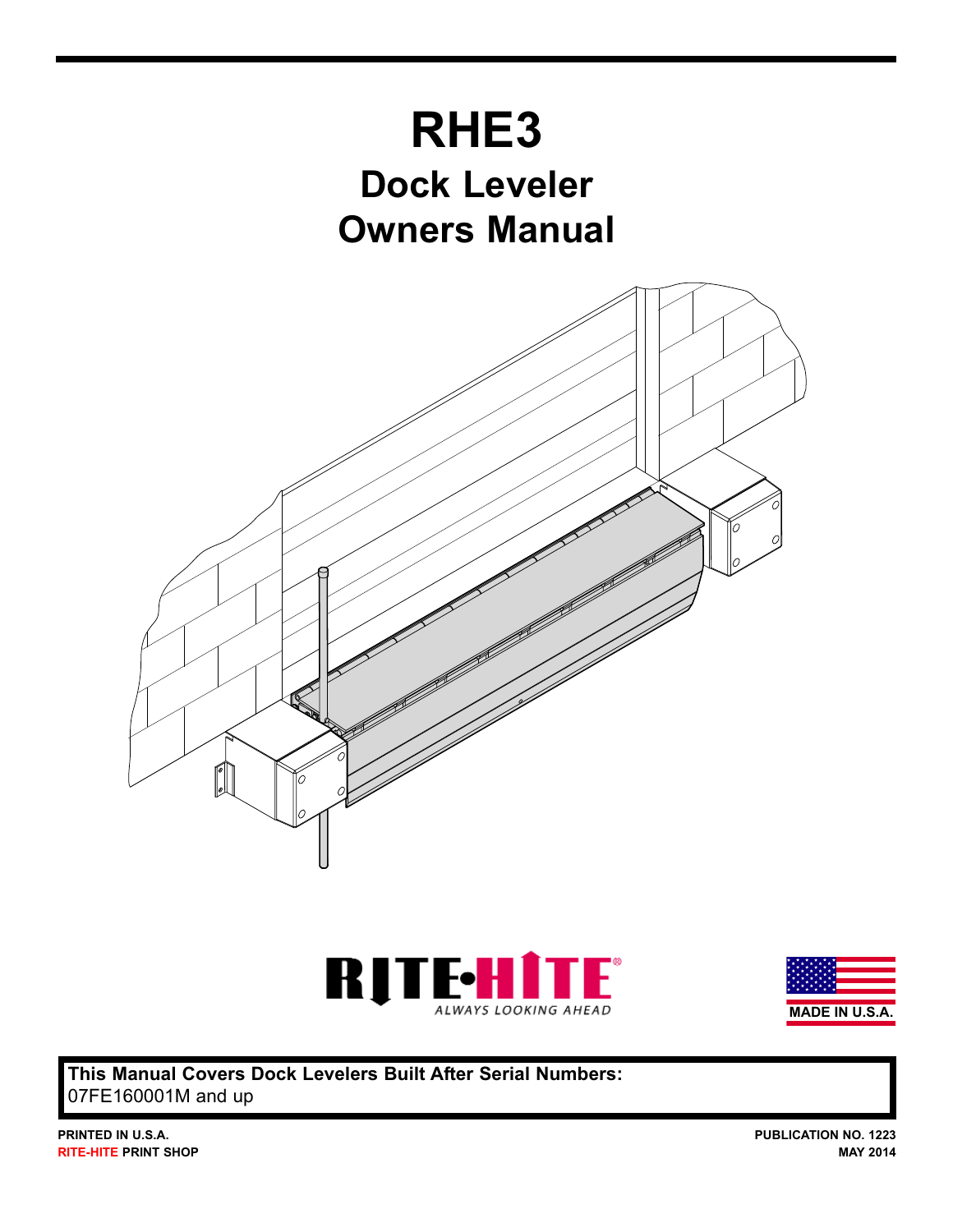## **NOTES**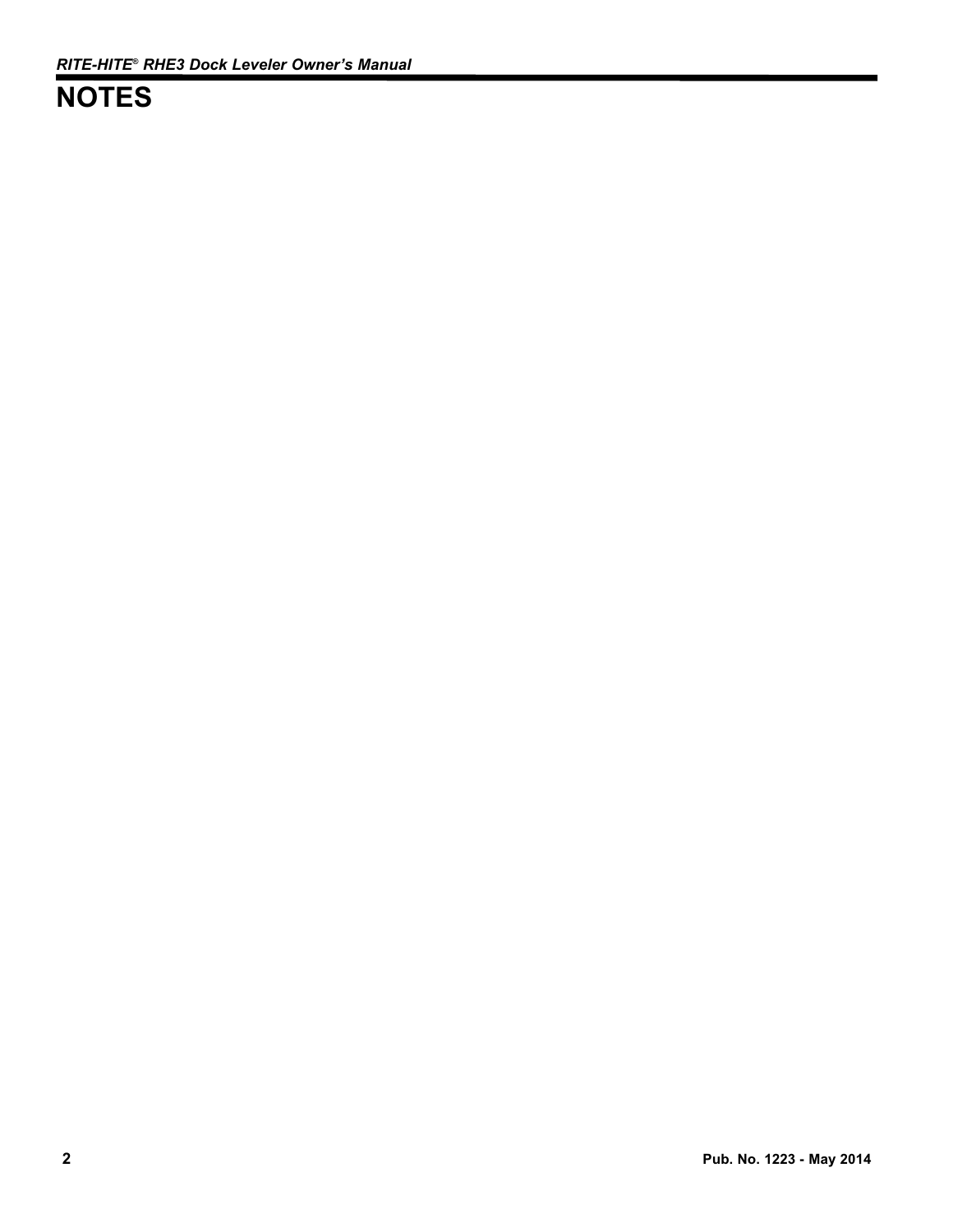## **TABLE OF CONTENTS**

### **NOTICE TO USER**

Your local Rite-Hite<sup>®</sup> representative provides a Planned Maintenance Program (P.M.P.) which can be fitted to your specific operation. Call your local representative or Rite-Hite at 414-355-2600.

The Rite-Hite products in this manual are covered by one or more of the following U.S. patents: 5,546,623; 5,553,987; 5,582,498; 5,664,930; 5,702,223; 5,762,459 (RE: 37,570); 5,882,167; 6,065,172; 6,070,283; 6,085,375; 6,089,544; 6,092,970; 6,106,212; 6,116,839; 6,190,109; 6,276,016; 6,311,352; 6,318,947; 6,322,310; 6,360,394; 6,368,043; 6,431,819; 6,488,464; 6,499,169; 6,505,713; 6,520,472; 6,524,053; 6,634,049; 6,726,432; 6,773,221; 6,832,403; 6,880,301; 7,032,267; 7,062,814; 7,134,159; 7,213,285; 7,216,391; 7,363,670; 7,380,305; 7,503,089; 7,533,431; 7,546,655; 7,584,517; 7,681,271; 7,823,239; 7,841,823; 7,877,831; 7,914,042; 8,006,811; 8,065,770; 8,141,189; 8,191,194; 8,286,757; 8,287,223; 8,303,235; 8,307,956; 8,443,474; 8,464,384; 8,464,846; 8,465,245 and Pending U.S and foreign patent applications. RITE-HITE<sup>®</sup>, THINMAN™, SAFE-T-LIP<sup>®</sup>, HYDRACHEK<sup>®</sup>, WHEEL-LOK™, .<br>DOK-LOK<sup>®</sup>, DUAL-DOK<sup>®</sup>, SAFE-T-STRUT™, DOK-COMMANDER<sup>®</sup>, JUMBO™, HYDRA-RITE™, SAFE-T-GATE<sup>®</sup>, RITE-VU $^{\text{™}}$  LIGHT COMMUNICATION SYSTEM and SMOOTH TRANSITION DOK SYSTEM $^{\text{™}}$ , are trademarks of Rite-Hite $^{\text{®}}$ .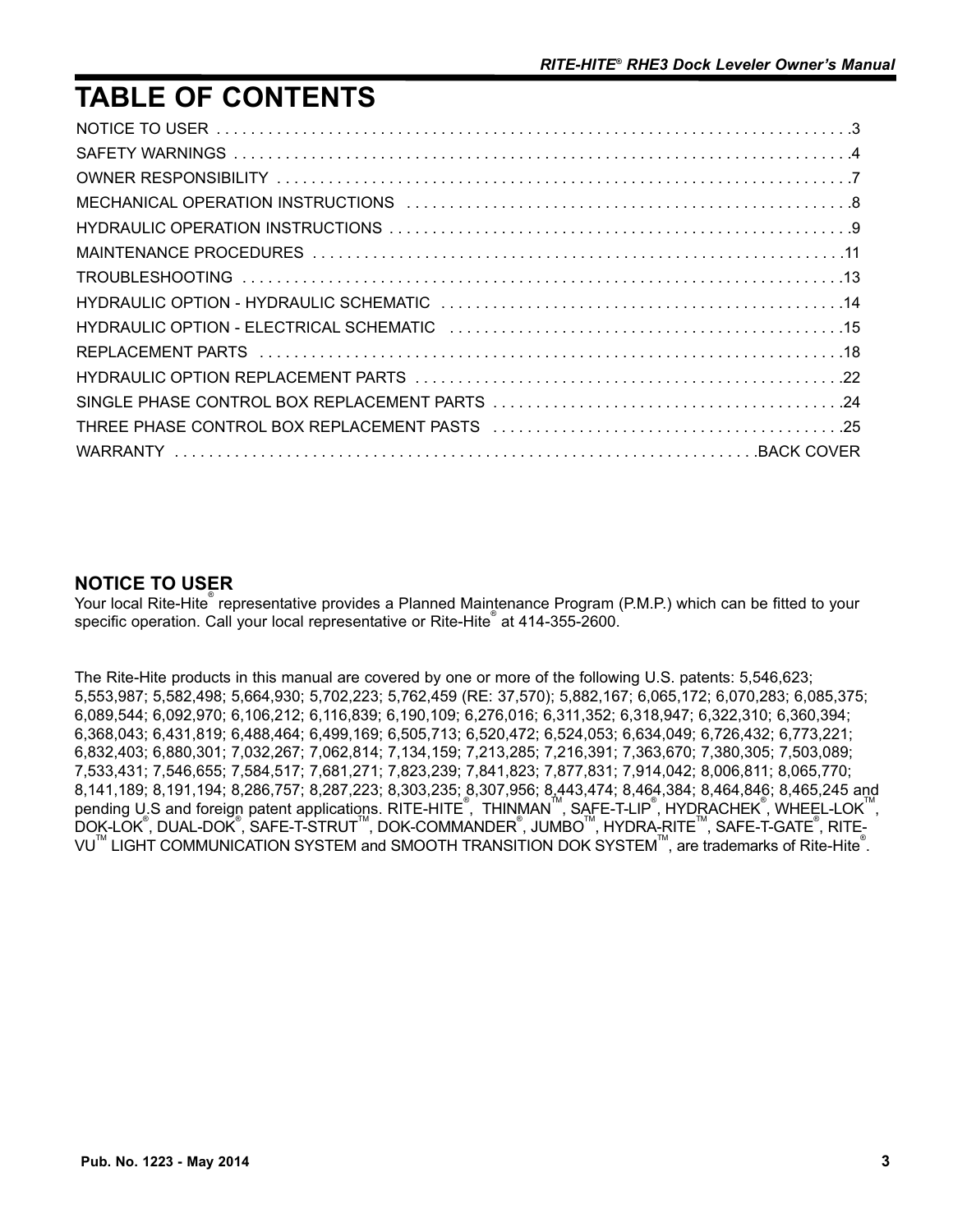## **SAFETY WARNINGS**



# A WARNING

**When working with electrical or electronic controls, make sure that the power source has been locked out and tagged out according to OSHA regulations and approved local electrical codes.**

### **LOCKOUT/TAGOUT PROCEDURES**

The Occupational Safety and Health Administration (OSHA) requires, in addition to posting safety warnings and barricading the work area (including, but not limited to, trucking office and loading docks), that the power supply has been locked in the OFF position or disconnected. It is mandatory that an approved lockout device is utilized. An example of a lockout device is illustrated. The proper lockout procedure requires that the person responsible for the repairs is the only person who has the ability to remove the lockout device.

In addition to the lockout device, it is also a requirement to tag the power control in a manner that will clearly note that repairs are under way and state who is responsible for the lockout condition. Tagout devices have to be constructed and printed so that exposure to weather conditions, or wet and damp locations, will not cause the tag to deteriorate or become unreadable.

RITE-HITE® does not recommend any particular lockout device, but recommends the utilization of an OSHA approved device (refer to OSHA regulation 1910.147). RITE-HITE® also recommends the review and implementation of an entire safety program for the Control of Hazardous Energy (Lockout/Tagout). These regulations are available through OSHA publication 3120.

## **DANGER**

**This is the highest level statement. Failure to follow the listed instructions will most likely result in severe injury or death.**

## **A CAUTION**

**The statements used with this level of warning deal with a safe operating procedure. If the procedure is ignored the possibility of personal injury may exist.**

## A WARNING

**This is a statement of serious hazard. Failure to follow the listed instructions could place the individual at risk of serious injury or death.**

### **IMPORTANT**

**IMPORTANT is used to draw attention to a procedure that needs to be followed to prevent machine damage.**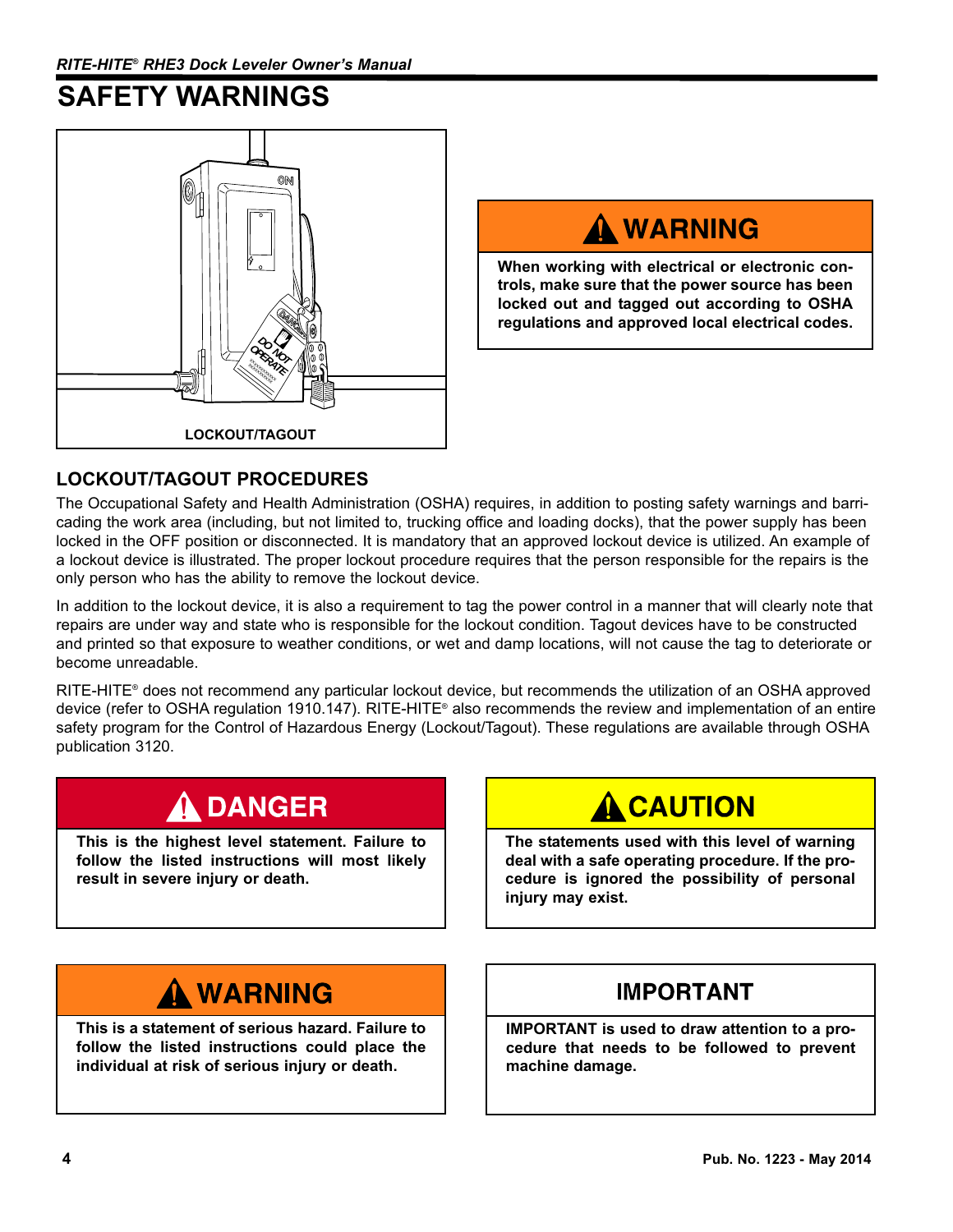## **OTHER IMPORTANT OPERATIONAL SAFETY WARNINGS**

# A DANGER

**Never be under the dock leveler platform or lip without:**

- **Installing the maintenance strut.**
- **If lip needs to be extended, follow procedures shown under Safety Devices on the following page.**
- **Turning off power to the control box.**
- **Locking out and tagging out the main power source, as shown under Safety Warnings on preceding page.**

# A WARNING

- **Before starting installation or maintenance, check and follow the safety procedures of the facility where the dock leveler is being installed.**
- **Never enter a truck/trailer until its brakes are set, air has been dumped from air ride suspension (if applicable), and you have visually inspected to be sure truck/trailer is securely held in place by a vehicle restraint or wheel chock per OSHA regulations.**
- **Never operate the leveler with you, anyone, or anything on, or in front of the leveler, or without a truck/trailer parked in position, or from on the truck/trailer bed.**
- **DO NOT operate with anyone under platform or in front of the lip.**
- **When leveler is not in use, always store it.**
- **If a malfunction does occur, always call your authorized RITE-HITE**® **service representative immediately.**

## A WARNING

**Always barricade the dock leveler at ground level and dock level from any form of traffic when maintenance is required.**

# **A CAUTION**

**Inspect the dock leveler monthly to ensure that there are no broken or worn parts which could cause injury to personnel or damage to the equipment.**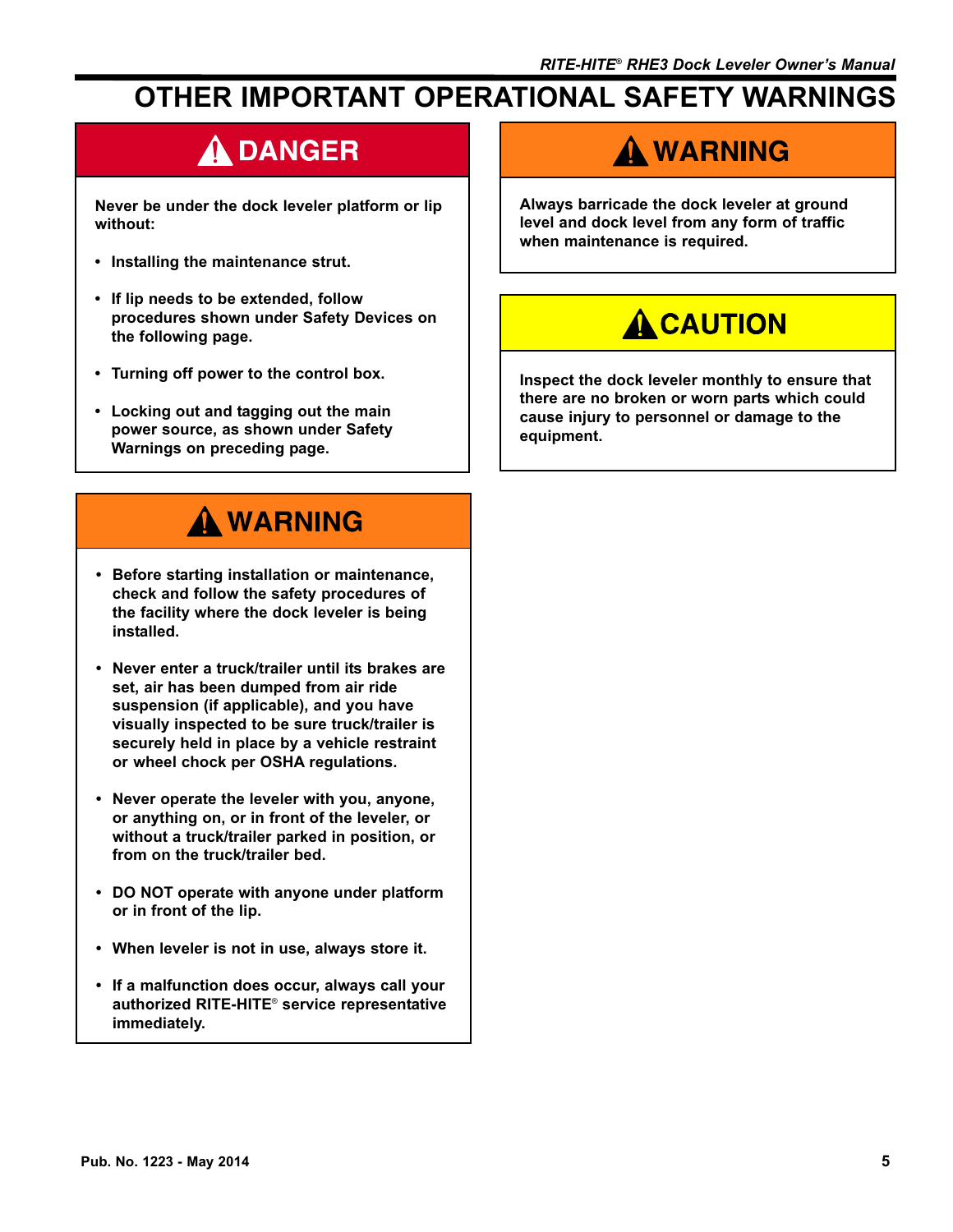## **SAFETY DEVICES**

# A DANGER

**Never be under the dock leveler platform or lip without:**

- **Installing the maintenance strut. See right.**
- **Lockout/Tagout power supply.**
	- **Turn off the power to the control box.**
	- **Lockout/tagout the main power source, as shown under Safety Warnings on the inside front cover of this manual.**
	- **Always barricade the leveler at dock level and drive level to prevent any unauthorized use of the leveler.**
- **If you are unable to install the maintenance strut properly, contact your authorized RITE-HITE® Service Representative or RITE-HITE® Customer Service at 1-414-355-2600.**

## **A CAUTION**

- **Post warnings and barricades at dock level and at drive level to indicate that work is being done around and under the leveler platform.**
- **Lockout/Tagout power to the leveler and post warnings when work is being performed on the leveler.**

# **A CAUTION**

**The operation handle also serves as a maintenance strut preventing the leveler from rotating onto the maintenance personnel.** 



**To install the strut:**

- **Rotate the leveler to its rearward position.**
- **Remove the clevis pin attaching the lip latch to the underside of the lip.**

**When lifting lip (approx. 110 lbs.) use lifting device (crane). Lifting by hand may cause back injury.**

**• Rotate the lip up and over. Place the handle in the socket provided.**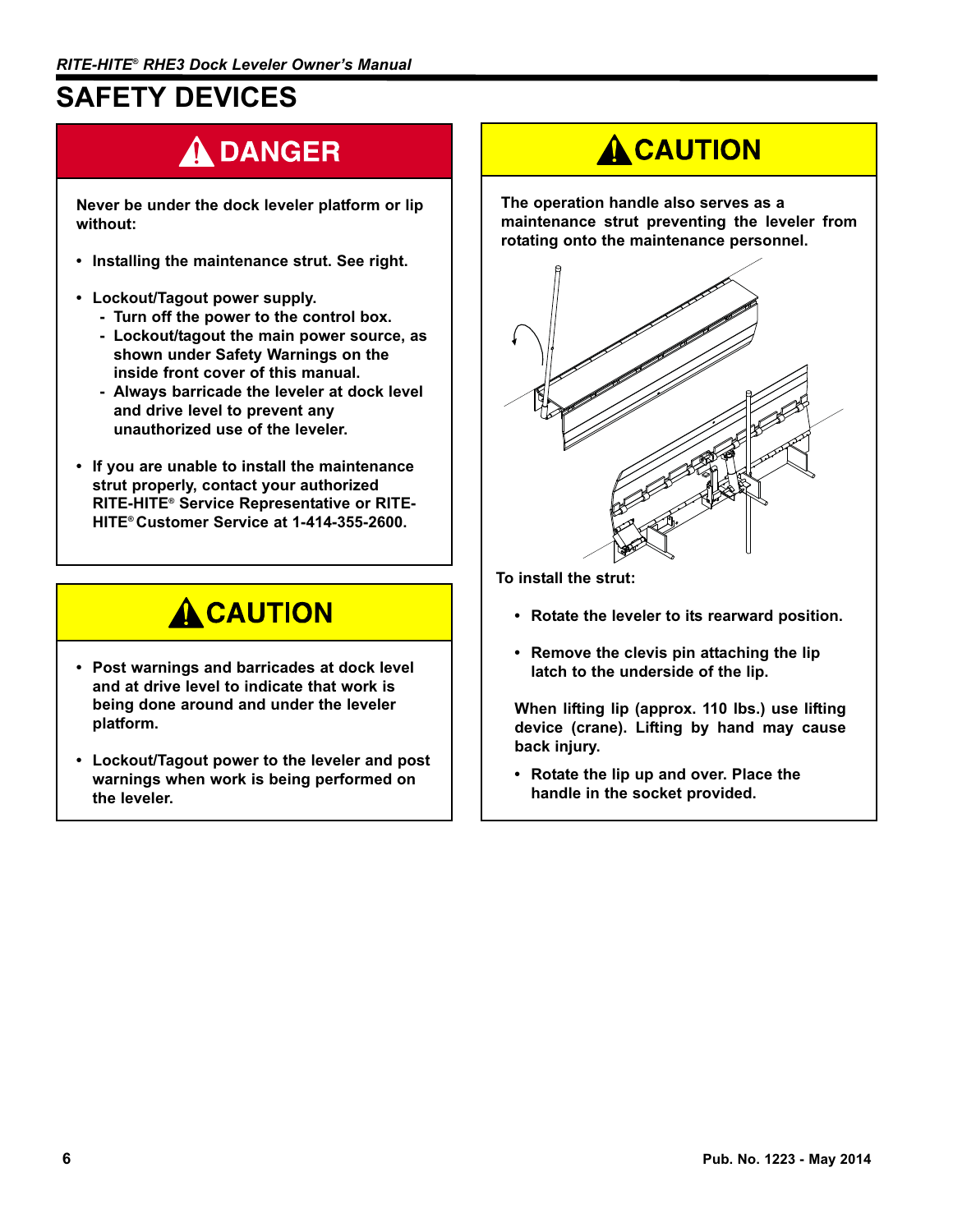- 1. The owner should recognize the inherent danger of the interface between dock and transport vehicle. The owner should, therefore, train and instruct operators in the safe use of dock equipment in accordance with the information provided below. The manufacturer shall publish, provide to the initial purchaser, and make the following information readily available to owners:
	- **•** Installation instructions
	- **•** Recommended initial and periodic inspections procedures
	- **•** Maintenance procedures
	- **•** Operating instructions
	- **•** Descriptions or specifications for replaceable or repairable parts
	- **•** Tables identifying the grade (slope) for all variations of length or configuration of the dock equipment
	- **•** Information identifying the maximum uncontrolled drop encountered upon sudden removal of support while within the working range of the equipment.

It shall be the responsibility of the owner to verify that the material listed in this section has been received and that it is made available for the instruction and training of personnel entrusted with the use or maintenance of the dock equipment.

- 2. When a transport vehicle is parked at a loading dock, it is important that the vehicle is relatively perpendicular to the dock face and in close contact with at least one of the dock bumpers.
- 3. Nameplates, cautions, instructions, and posted warnings shall not be obscured from the view of operating or maintenance personnel for whom such warnings are intended.
- 4. Manufacturer's recommended periodic maintenance and inspection procedures in effect at date of shipment shall be followed, and written records of the performance of these procedures should be kept.

# **OWNERS RESPONSIBILIT**

- 5. As with any piece of machinery, dock equipment requires routine maintenance, lubrication, and adjustments. Your local RITE-HITE® representative offers owners the option of a Planned Maintenance Program (P.M.P.). As part of this service, your local RITE-HITE® representative will do all routine maintenance, lubrication, and adjustments.
- 6. Dock equipment that is structurally damaged shall be removed from service, inspected by a manufacturer's authorized representative, and repaired as needed before being placed back in service.
- 7. The manufacturer shall make available replacement nameplates, caution/instruction labels, and operating/maintenance manuals upon request of the owner. The owner shall see that all nameplates, caution/instruction markings or labels are in place and legible, and that the appropriate operating/maintenance manuals are provided to users.
- 8. Modifications or alterations of dock equipment shall be made only with written permission of the original manufacturer. These changes shall also satisfy all safety recommendations of the original equipment manufacturer for the particular application of the dock equipment.
- 9. When industrial trucks are driven on and off transport vehicles during the loading and unloading operation, the brakes on the transport vehicle shall be applied and wheel chocks or a positive restraining device shall be engaged.
- 10. In selecting dock equipment, it is important to consider not only present requirements but also future plans or adverse environments.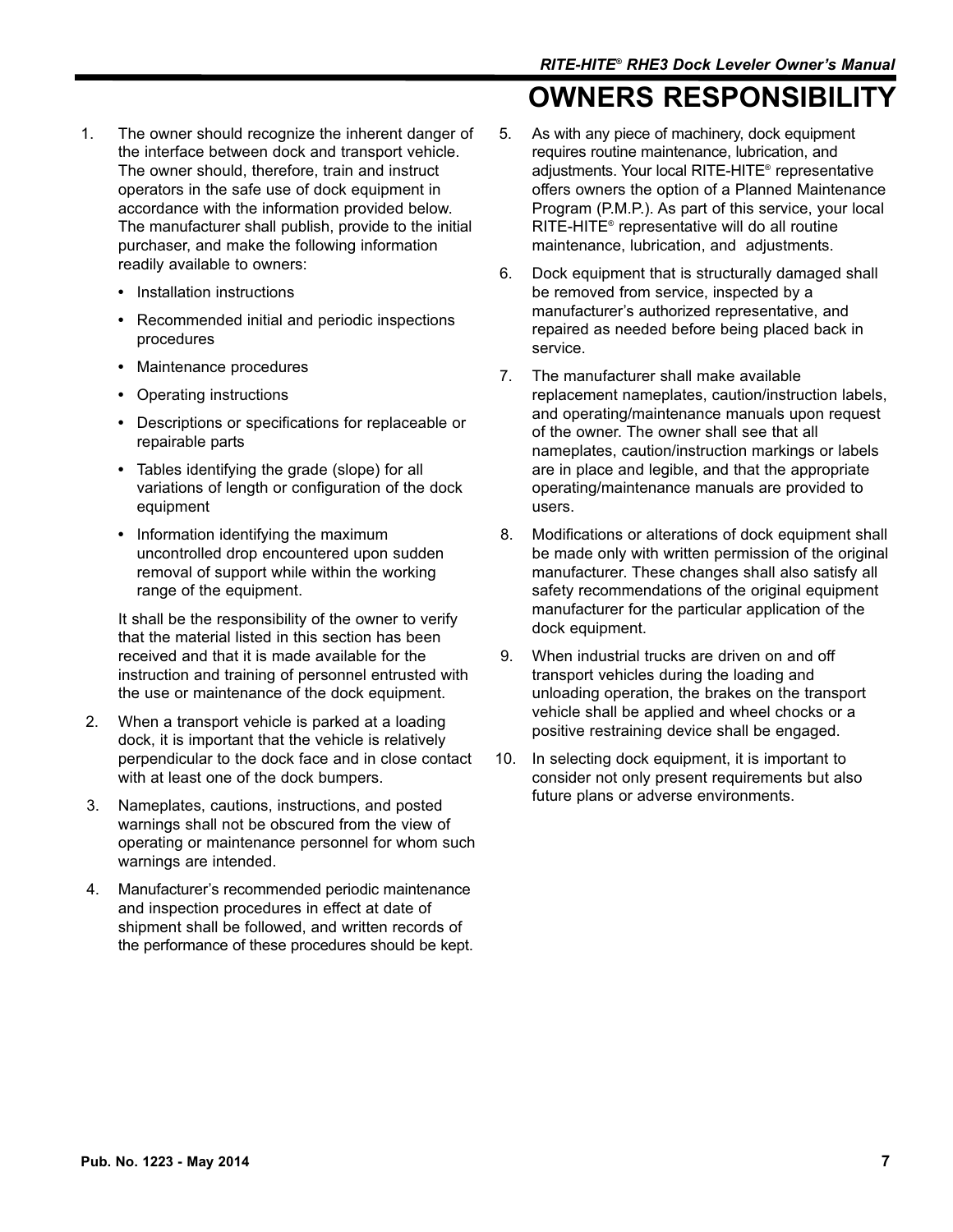# **MECHANICAL OPERATION INSTRUCTIONS**

## A WARNING

**Read and obey these instructions to prevent personal injury or damage to leveler.**

- **Truck/trailer MUST be backed in against bumpers and restrained to prevent the truck/trailer from moving away from the dock.**
- **Speed over the leveler shall not exceed 3 mph and never load the leveler beyond its rated capacity.**
- **DO NOT drag loads over the leveler.**
- **The lip must have a minimum of 3 inches of purchase to be used safely.**
- **The bumper tops are not structural. DO NOT drive over the top of the bumpers.**



### IMPORTANT

- **Keep leveler in the stored position while truck/trailer is backing into dock.**
- **Ensure the rear of the truck/trailer is against the dock bumpers and the trailer door is open before operating the leveler.**

### **NOTE:**

End loads at dock level and above can be handled with the leveler in its stored position.

### **NORMAL OPERATION**

- 1. Insert the operating handle into the operating socket and pull back until it stops (the lip will be approximately horizontal). See figure 1.
- 2. Push the operating handle forward until the lip is extended and resting on the trailer bed. See figure 1.
- 3. Return the operating handle to the storage socket.
- 4. To return the leveler to the stored position, insert the operating handle into the operating socket and pull back until the lip clears the rear of the trailer, then lower the unit into the stored position.

### **NOTE:**

When the truck pulls away from the dock, the leveler will automatically return to the stored position.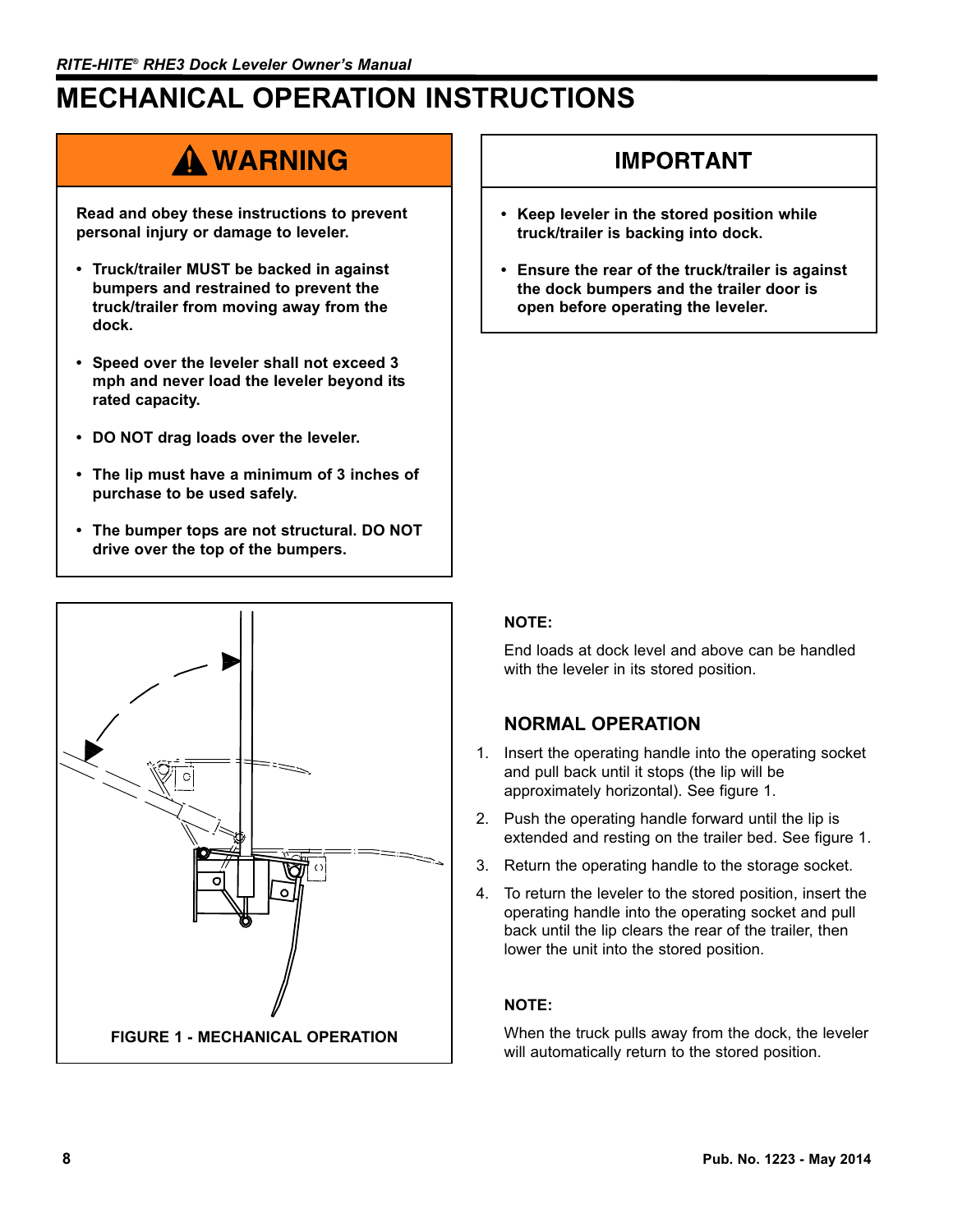# **HYDRAULIC OPERATION INSTRUCTIONS**

## A WARNING

**Read and obey these instructions to prevent personal injury or damage to leveler.**

- **Truck/trailer MUST be backed in against bumpers and restrained to prevent the truck/trailer from moving away from the dock.**
- **Speed over the leveler shall not exceed 3 mph and never load the leveler beyond its rated capacity.**
- **DO NOT drag loads over the leveler.**
- **The lip must have a minimum of 3 inches of purchase to be used safely.**
- **The bumper tops are not structural. DO NOT drive over the top of the bumpers.**

### **IMPORTANT**

- **Keep leveler in the stored position while truck/trailer is backing into dock.**
- **Ensure the rear of the truck/trailer is against the dock bumpers and the trailer door is open before operating the leveler.**

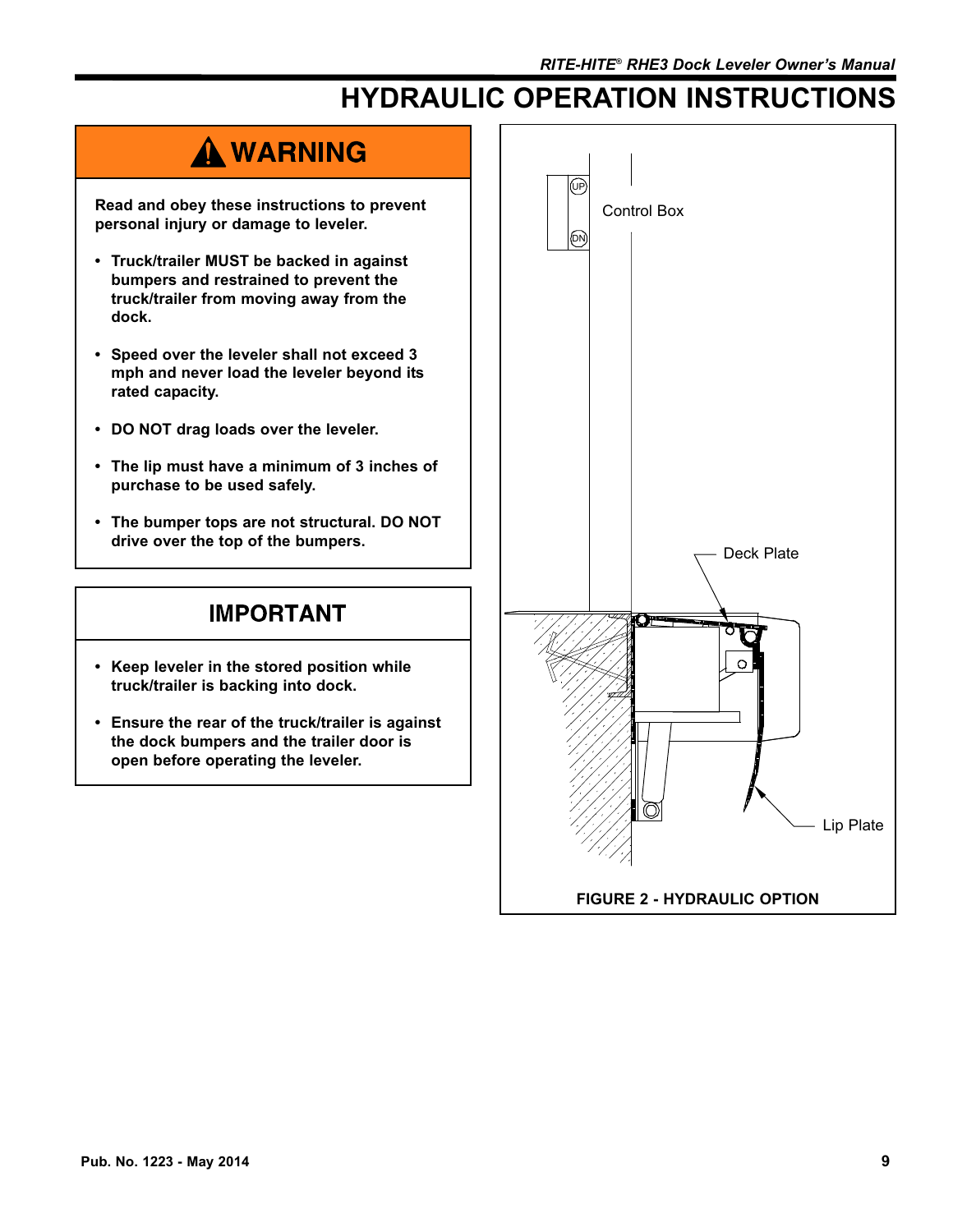### **STORING LEVELER HYDRAULIC OPERATION INSTRUCTIONS CONT.**

### **NOTE:**

End loads at dock level and above can be handled with the leveler in its stored position.

### **NORMAL OPERATION**

1. Push and hold the "UP" button to raise the leveler until the deck plate goes beyond vertical, approximately 30 degrees, and the extension mechanism is engaged with a "click" sound. See figure 3.



2. Push and hold the "DOWN" button (leveler will move forward and down) until lip plate settles onto the trailer bed. See figure 4.

- 1. Push and hold the "UP" button to raise the leveler until the lip clears the rear of the trailer bed and release the button. See figure 5.
- 2. Push and hold the "DOWN" button to lower the unit to the stored position. See figure 6.

#### **NOTE:**

When the truck pulls away from the dock, the leveler will not automatically return to the stored position.





**FIGURE 6 - LEVELER STORED**

3. Leveler is now ready for use.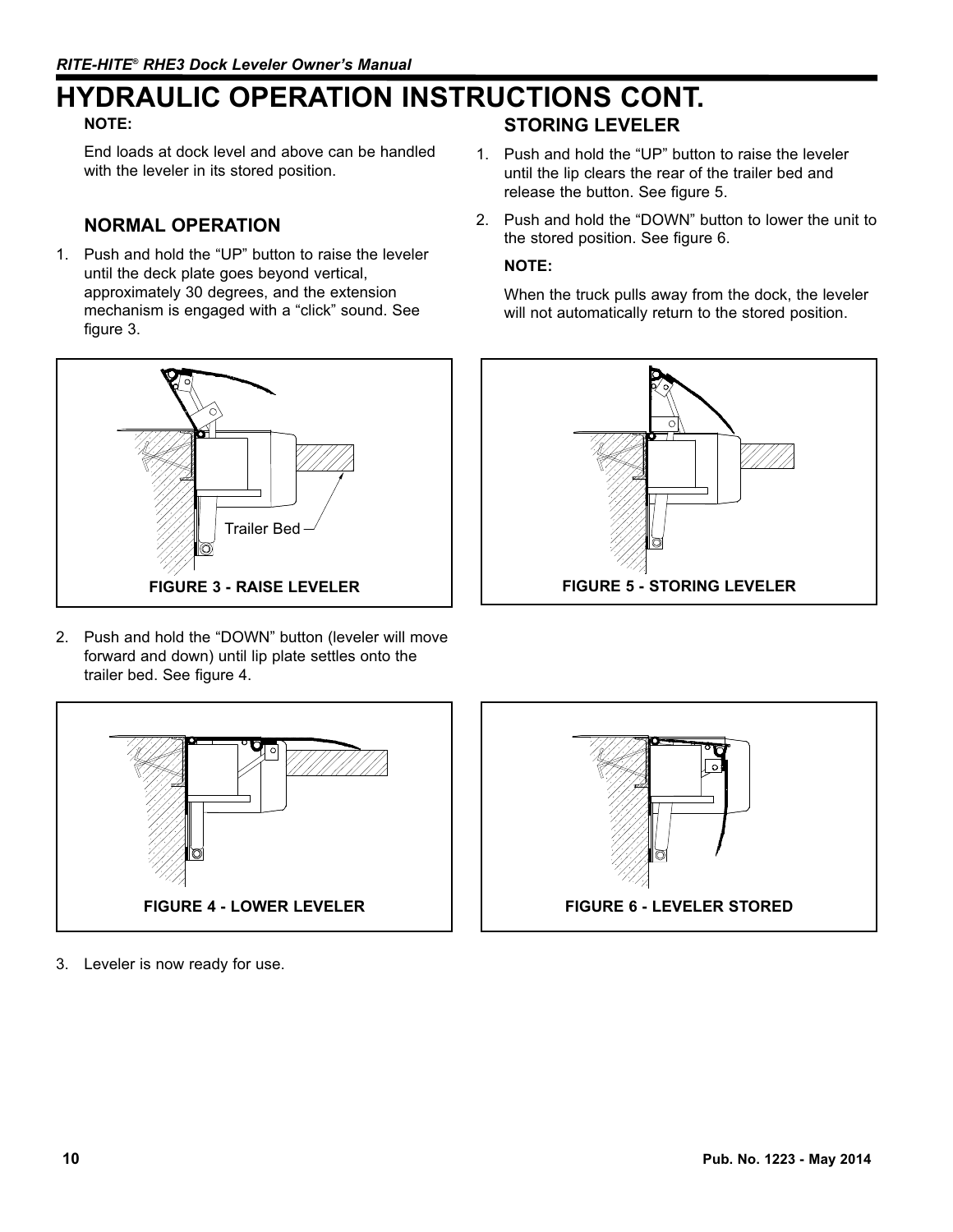# A WARNING

**Read and obey these instructions to prevent personal injury.**

- **Post safety warnings and barricade work area, at dock level and at ground level, to prevent unauthorized use of the dock position before maintenance has been completed.**
- **Make sure to install the maintenance strut before proceeding with any repair work.**



**The operation handle also serves as a maintenance strut preventing the leveler from rotating onto the maintenance personnel.** 



**To install the strut:**

- **Rotate the leveler to its rearward position.**
- **Remove the clevis pin attaching the lip latch to the underside of the lip.**

**When lifting lip (approx. 110 lbs.) use lifting device (crane). Lifting by hand may cause back injury.**

**• Rotate the lip up and over. Place the handle in the socket provided.**

### **SUGGESTED LEVELER MAINTENANCE MAINTENANCE PROCEDURES**

### **NOTE:**

Follow maintenance procedures below as outlined. Include the specific steps for your leveler model.

### **NOTE:**

Your local RITE-HITE $^\circ$  representative provides a Planned Maintenance Program (P.M.P.) which can be fitted to your specific operation. Call your local representative.

### **Daily**

- 1. Remove debris on and around leveler. Be sure the hinge section of the lip and the platform is clean.
- 2. Check unit for proper operation.

### **30 Days**

- 1. Perform all Daily Maintenance.
- 2. Inspect all parts. Replace worn or damaged parts.
- 3. Lubricate joints and hinge supports as required. See figure 7, page 12.
- 4. Paint rusting surfaces.
- 5. **Hydraulic Option Only:** Ensure hydraulic power reservoir is filled to 1 inch below full level with MIL-5606 hydraulic fluid.
- 6. Inspect dock bumpers. Four inches (4") of bumper protection is required. Worn, torn, loose or missing bumpers must be replaced.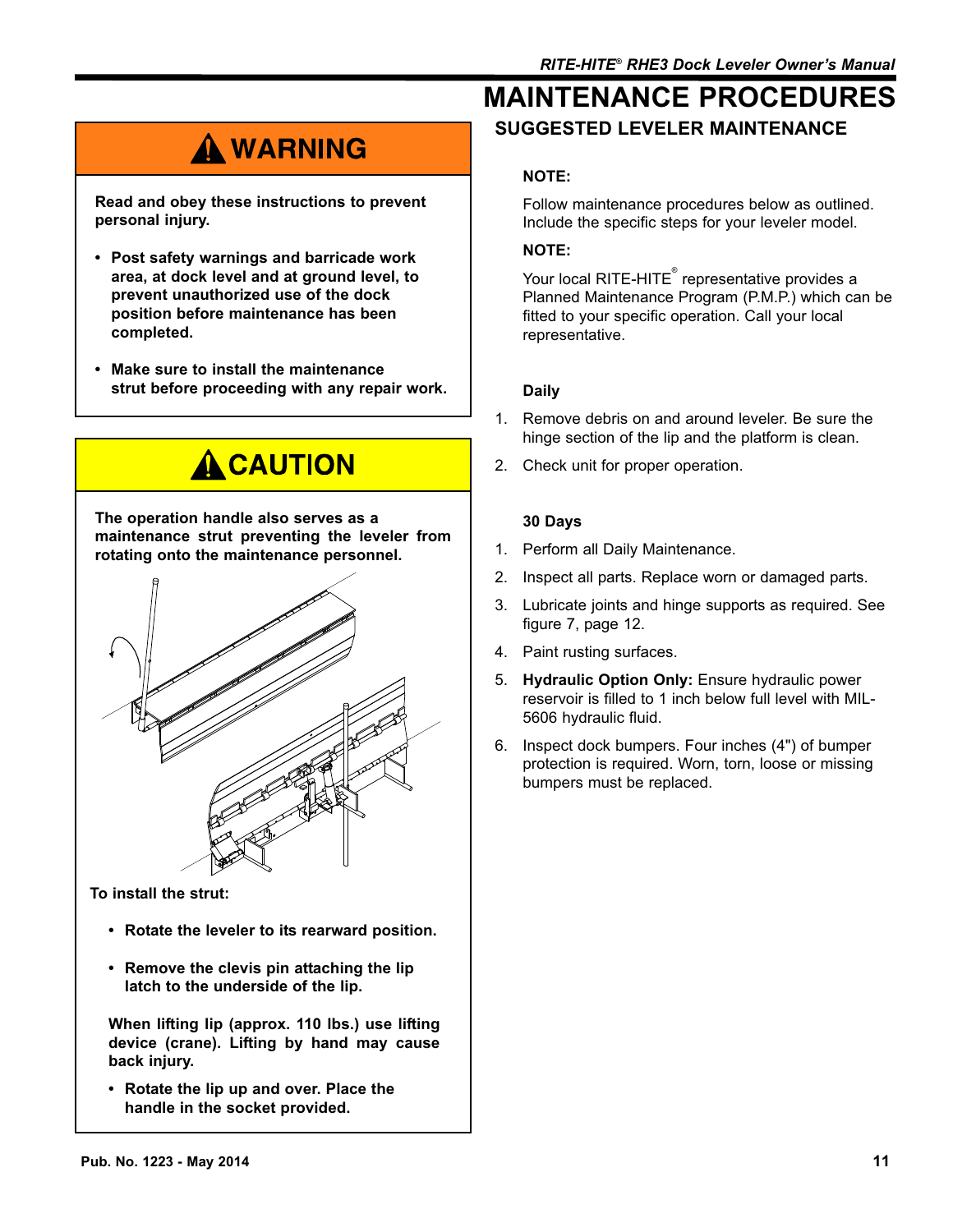## **MAINTENANCE PROCEDURES CONT.**

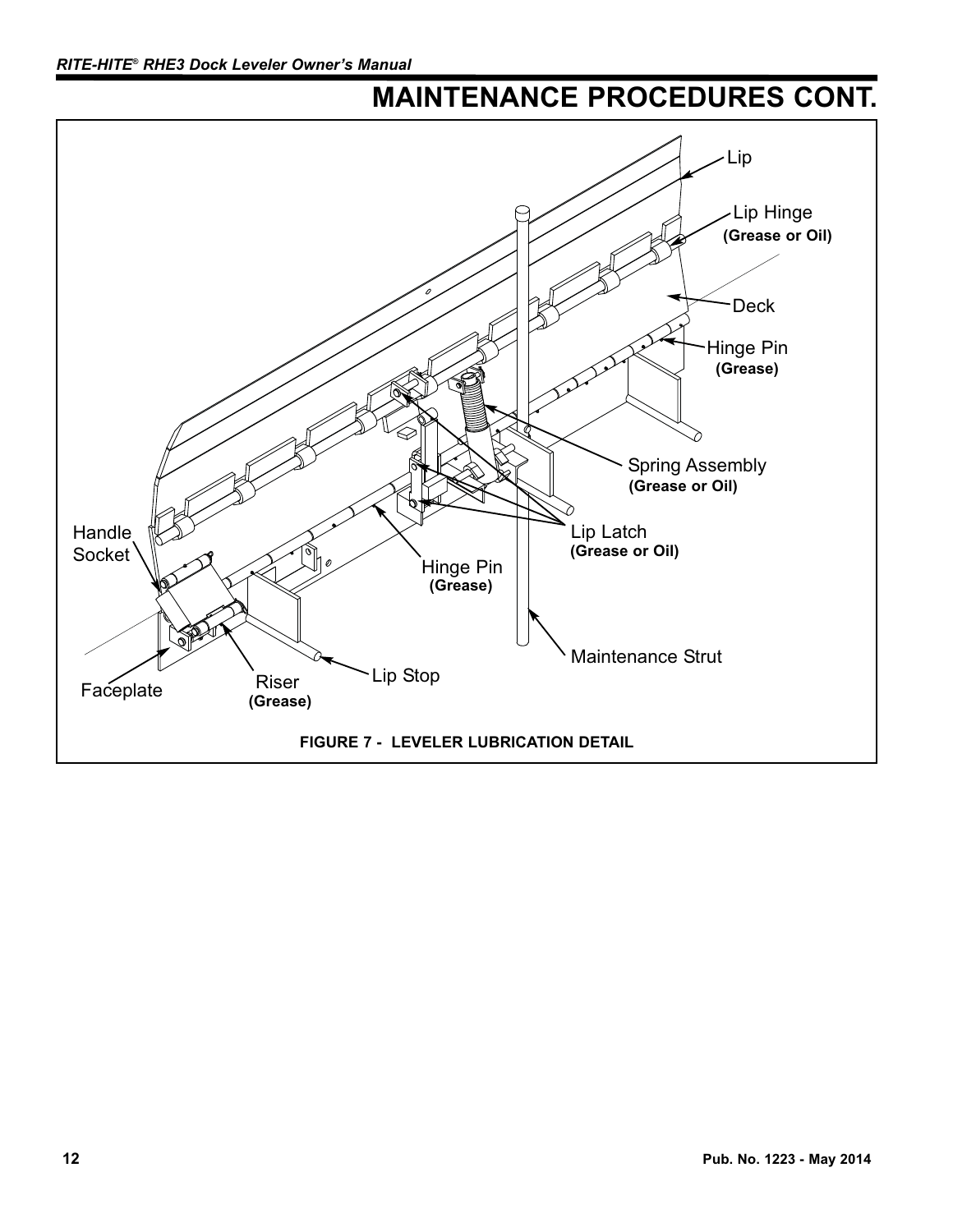## **TROUBLESHOOTING**

| Problem                                                | <b>Probable Cause</b>                                                                                                                                                                  | <b>Solution</b>                                                                                                                                                                                                                                                                                                                                                                                                                                                                                                  |
|--------------------------------------------------------|----------------------------------------------------------------------------------------------------------------------------------------------------------------------------------------|------------------------------------------------------------------------------------------------------------------------------------------------------------------------------------------------------------------------------------------------------------------------------------------------------------------------------------------------------------------------------------------------------------------------------------------------------------------------------------------------------------------|
| 1. Unit does not operate properly.                     | a. Debris is lodged on or around<br>the leveler.<br>b. Hinge point(s) need lubrication.<br>c. Weight on top of deck.                                                                   | a. Clean out debris on or around<br>leveler.<br>b. Lubricate per figure 7.<br>c. Remove weight from deck.                                                                                                                                                                                                                                                                                                                                                                                                        |
| 2. Lip latch does not latch out<br>lip or unlatch.     | a. Debris is lodged in lip latch.<br>b. Lip latch needs lubrication.                                                                                                                   | a. Clean out debris from lip latch.<br>b. Lubricate per figure 7.                                                                                                                                                                                                                                                                                                                                                                                                                                                |
| 3. Unit does not operate properly<br>(Hydraulic only). | a. Power is disconnected.<br>b. Tripped overload on motor.<br>c. Fuse failure.<br>d. Loose wire.<br>e. Push button not working.<br>f. Hydraulic fluid level is low.<br>g. Low voltage. | a. Verify that power has not been<br>disconnected.<br>b. Allow motor to cool down until<br>overload automatically resets.<br>c. Verify that disconnect fuses or<br>breaker have not failed or tripped.<br>d. Verify that all wire terminations are<br>secure.<br>e. Verify that push buttons and contact<br>blocks/switches are operating<br>properly.<br>f. Check for hydraulic system leaks and<br>for proper fluid level per Maintenance<br>Procedure on page 11.<br>g. Verify voltage while unit is running. |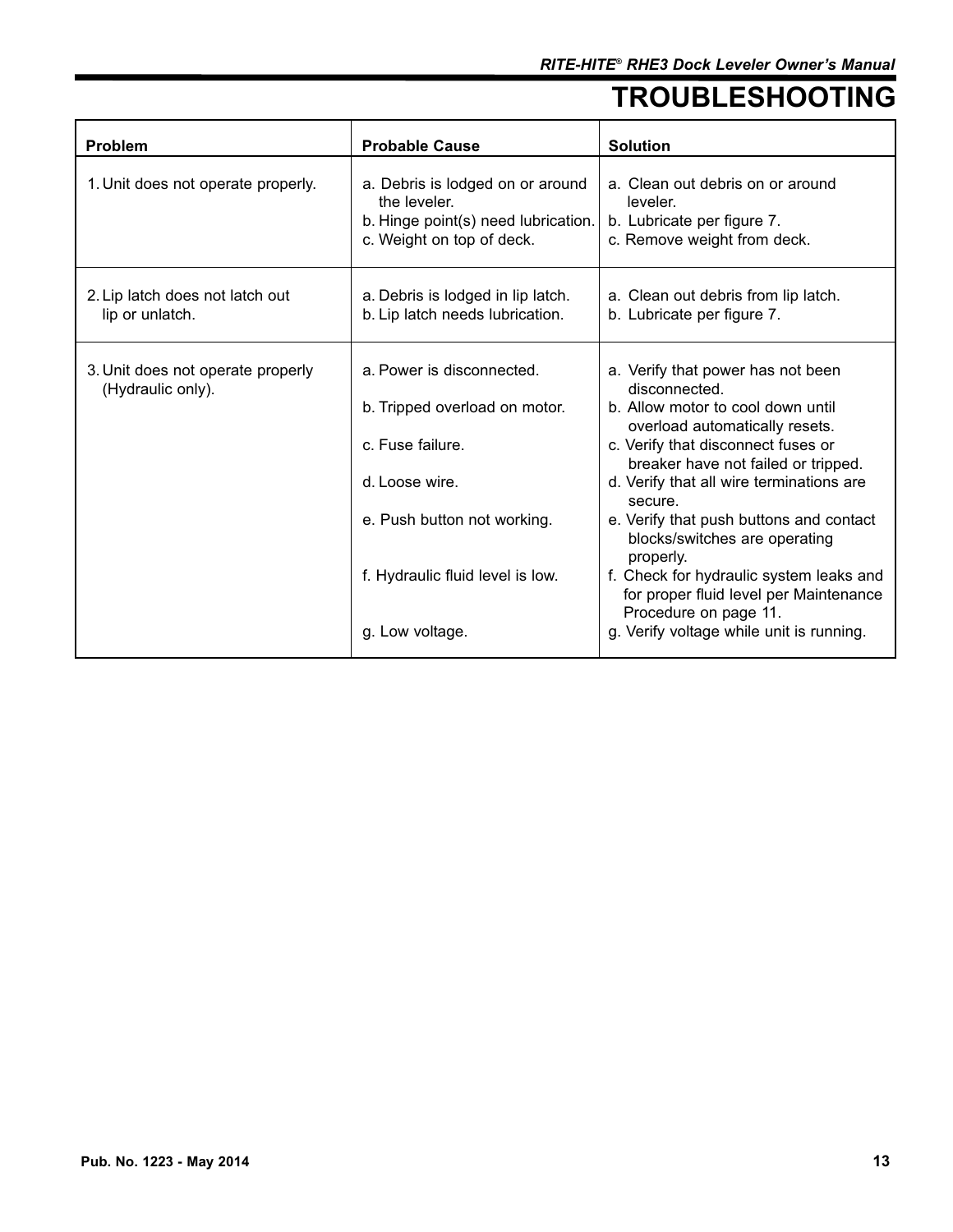## **HYDRAULIC OPTION - HYDRAULIC SCHEMATIC**

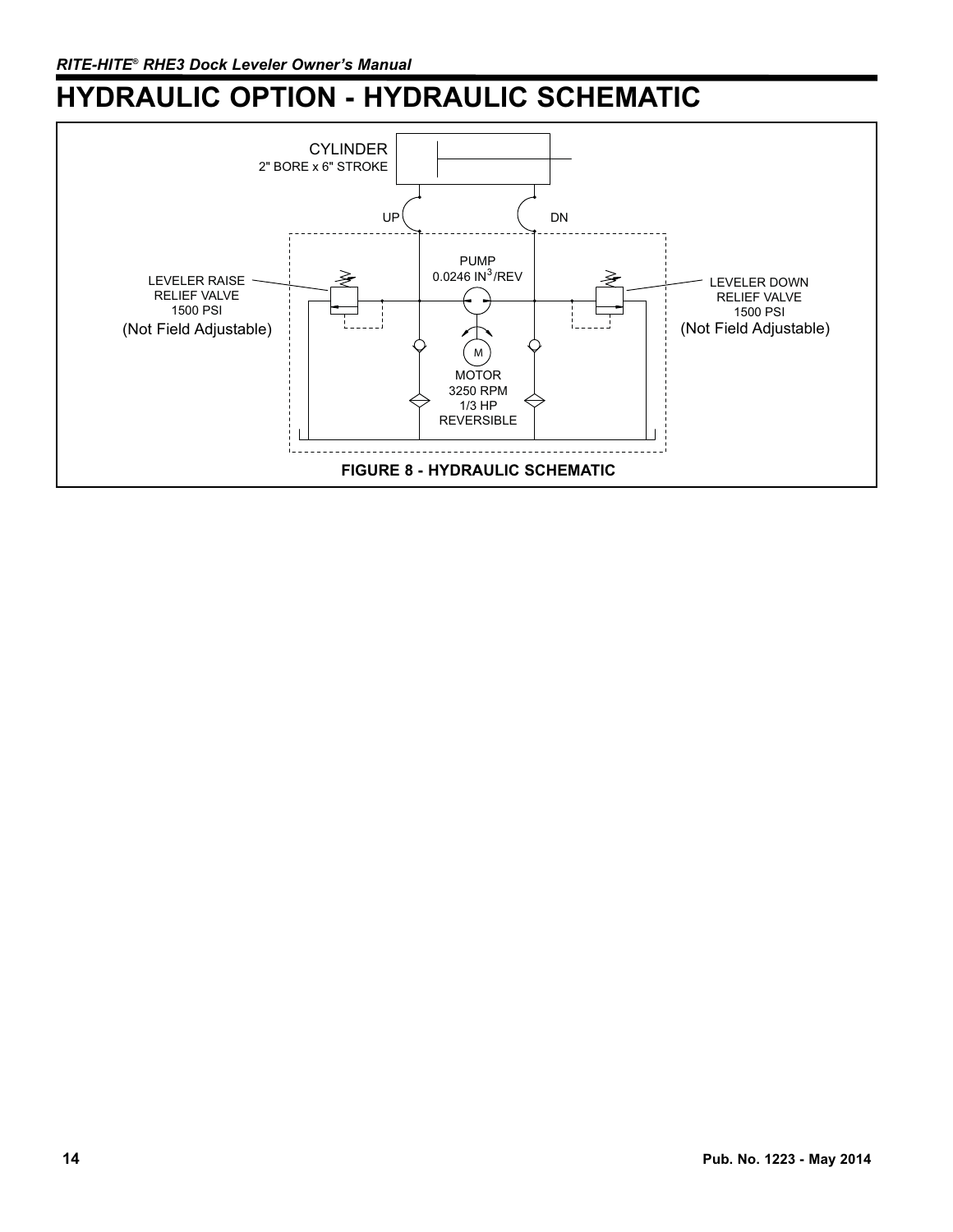## **HYDRAULIC OPTION - ELECTRICAL SCHEMATIC**

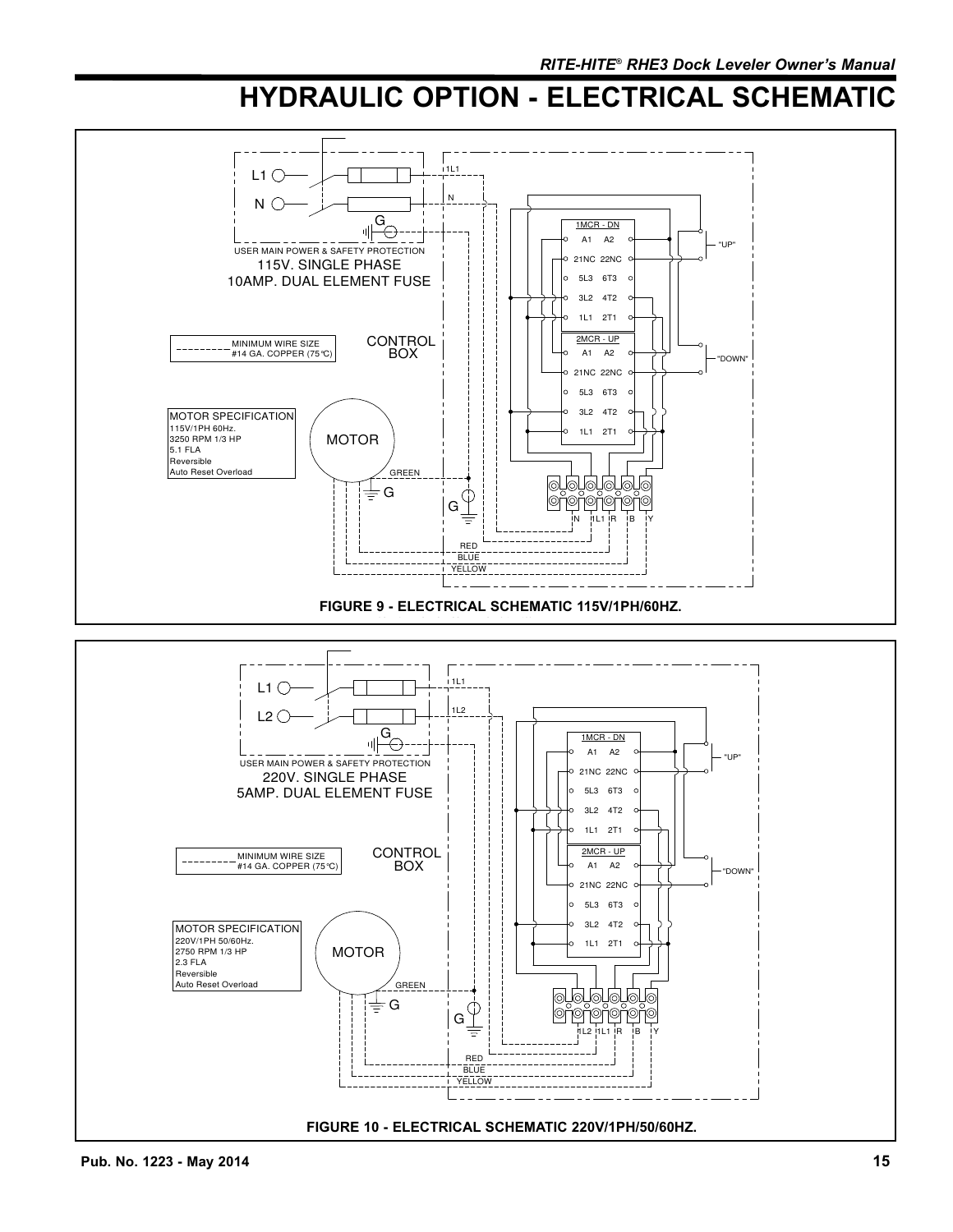## **HYDRAULIC OPTION - ELECTRICAL SCHEMATIC**

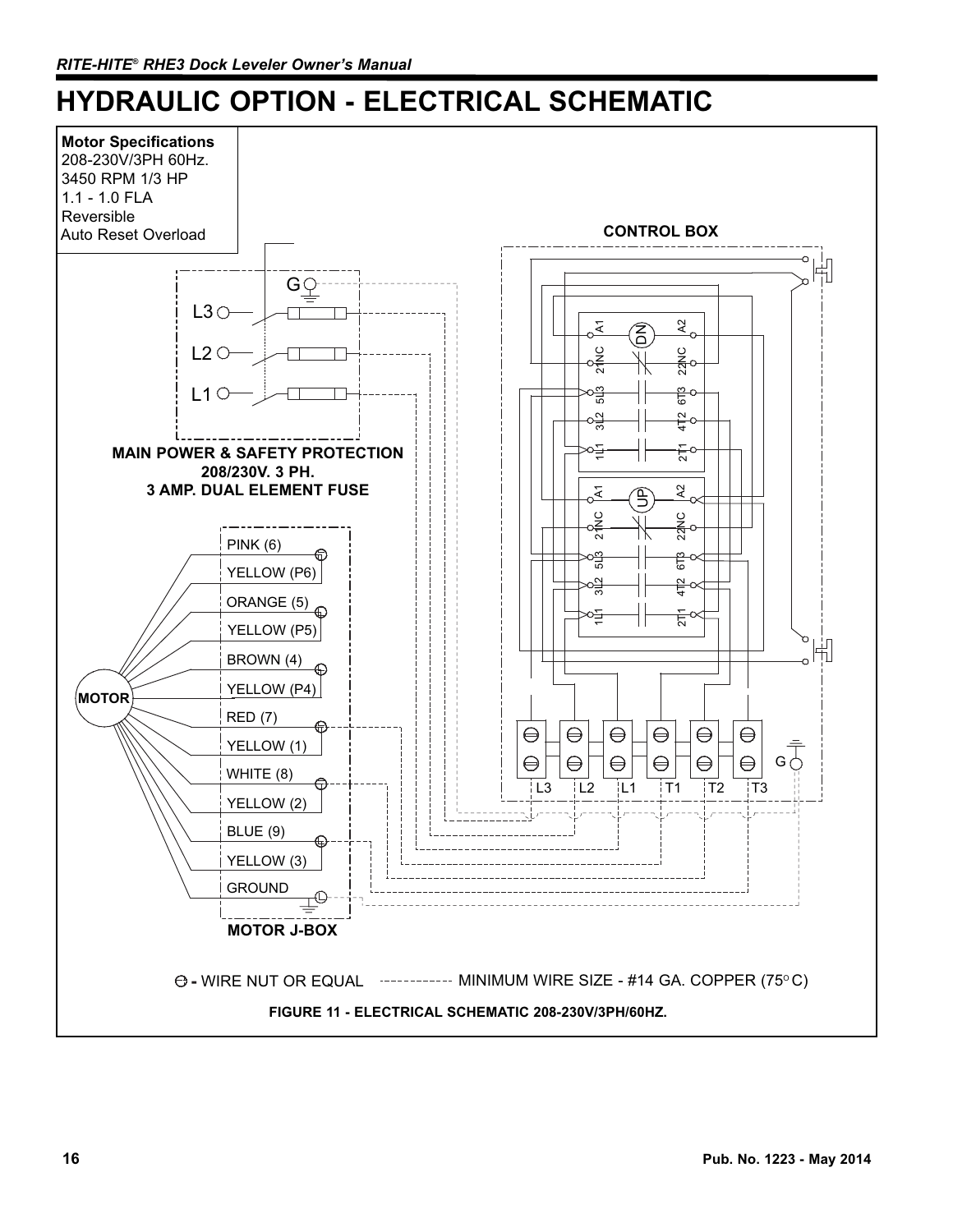## **HYDRAULIC OPTION - ELECTRICAL SCHEMATIC**

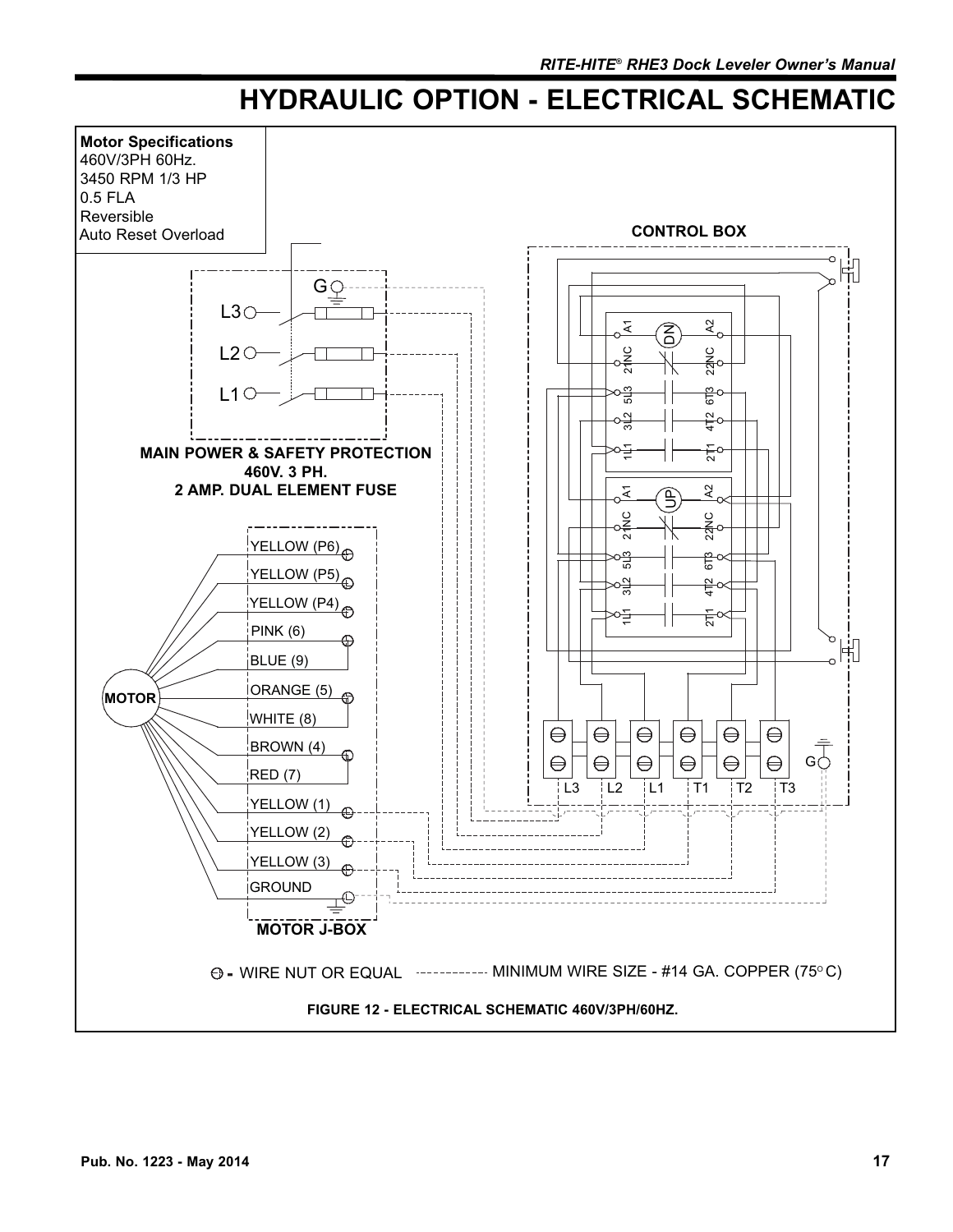## **REPLACEMENT PARTS**

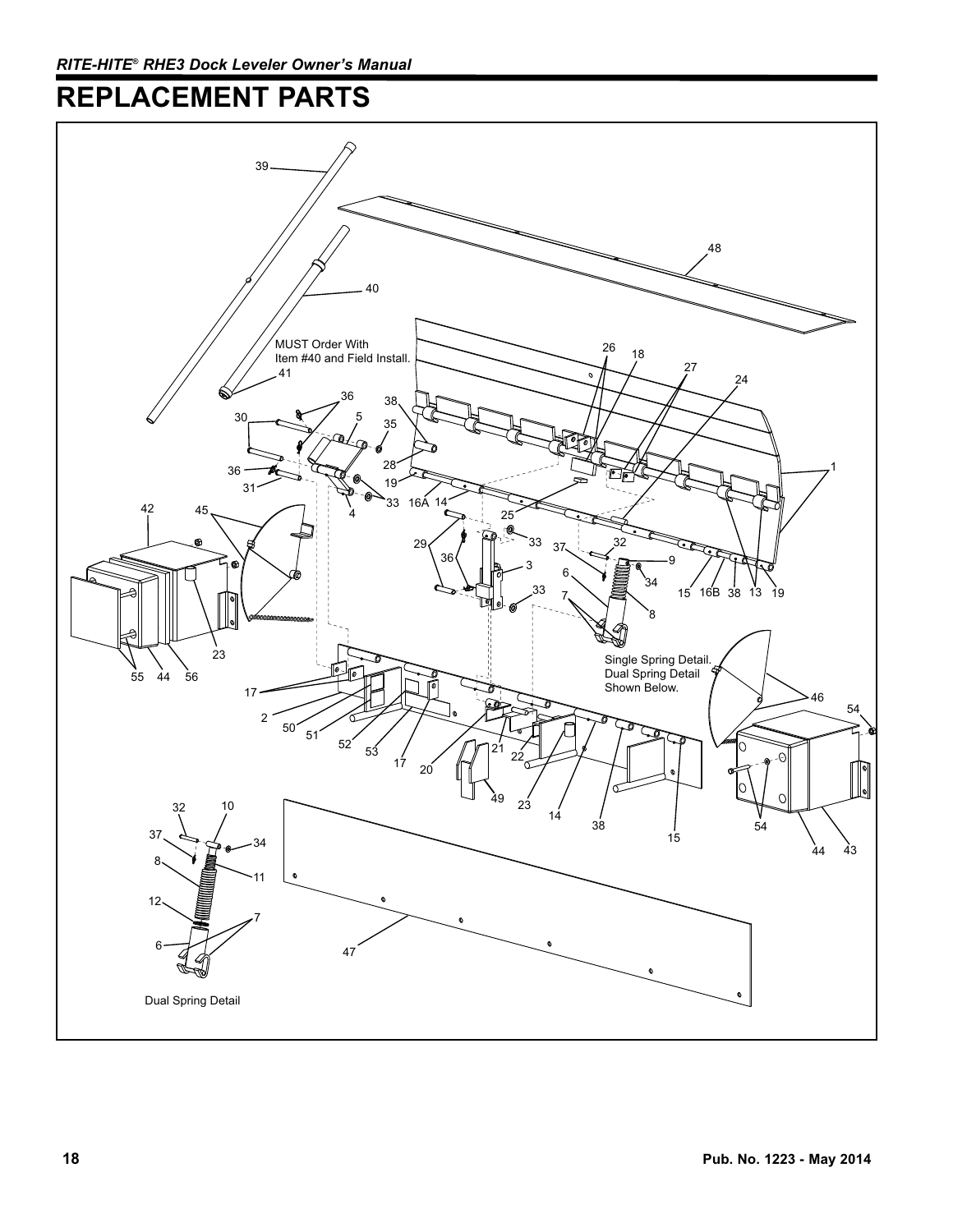### **REPLACEMENT PARTS LIST**

| <b>Item</b> | Qty.           | Description                                                        | RHE <sub>3</sub>   |
|-------------|----------------|--------------------------------------------------------------------|--------------------|
| 1           | 1              | Lip & Deck Weldment                                                | 648.xxx            |
| 2           | 1              | Faceplate Weldment                                                 | 647.xxx            |
| 3           | 1              | Lip Latch - 15" Lip                                                | 120058             |
|             | 1              | Lip Latch - 16" Lip                                                | 120116             |
| 4           | 1              | Lifter Arm - Standard                                              | 120237             |
|             | 1              | Lifter Arm - Hydraulic Option                                      | 120041             |
| 5           | 1              | Riser Weldment - Standard Handle                                   | 120113             |
|             | 1              | Riser Weldment - Telescoping Handle                                | 120645             |
| 6           | 1              | <b>Spring Canister</b>                                             | 120115             |
| 7           | 2              | Spring Canister Hook                                               | 120053             |
| 8           | 1              | Main Compression Spring - Standard                                 | 120048             |
|             | 1              | Main Compression Spring - Galvanizing Option                       | 120238             |
| 9           | 1              | Main Spring Guide Tube - Single Spring ONLY                        | 120054             |
| 10          | 1              | Dual Spring Guide - Dual Spring ONLY                               | 120181             |
| 11          | 1              | Secondary Compression Spring - Dual Spring W/O Galvanizing         | 120178             |
|             | 1              | Secondary Compression Spring - Galvanized Dual Spring              | 120239             |
| 12          | $^\star$       | Spring Adjustment Washers (See Quantity Chart On Page 26)          | 120050             |
| 13          | $^\star$       | Formed Lip Hinge                                                   | 120074             |
| 14          | 9              | Hinge Tube 6.438L                                                  | 121389             |
| 15          | $\star$        | Hinge Tube 2.938L                                                  | 121388             |
| 16A         | 1              | Hinge Tube Pin - 38.00L - Left                                     | 637.101            |
| 16B         | 1              | Hinge Tube Pin - 23.50L - Right                                    | 637.104            |
|             | 1<br>1         | Hinge Tube Pin - 29.50L - Right<br>Hinge Tube Pin - 35.50L - Right | 637.105<br>637.106 |
|             | 1              | Hinge Tube Pin - 41.50L - Right                                    | 637.107            |
| 17          | 3              | Riser / Motor Mount Lug                                            | 120221             |
| 18          | 1              | Lip Lug Stop Plate                                                 | 125715             |
| 19          | $\overline{2}$ | <b>Tension Pin</b>                                                 | 16070              |
| 20          | 1              | Lip Latch Mounting Bracket                                         | 120111             |
| 21          | 1              | Spring Canister Mounting Bracket - Left                            | 120109             |
| 22          | $\mathbf{1}$   | Spring Canister Mounting Bracket - Right                           | 120110             |
| 23          | 2              | Handle Holder Tube                                                 | 120070             |
| 24          | 1              | Stop Round                                                         | 600.102            |
| 25          | 1              | Stop Block                                                         | 479.102            |
| 26          | $\overline{2}$ | Lip Latch Clevis Plates                                            | 120082             |
| 27          | $\overline{2}$ | Main Spring Clevis Plates                                          | 120078             |
| 28          | 1              | <b>Riser Deck Mount Tube</b>                                       | 120042             |
| 29          | 2              | Clevis Pin .75 x 3.75L Hole HD ZP                                  | 120268             |
| 30          | $\overline{2}$ | Clevis Pin .75 x 7.25L Hole HD ZP                                  | 120047             |
| 31          | 1              | Clevis Pin .75 x 5L Hole HD ZP                                     | 120065             |
| 32          |                | Clevis Pin .5 x 3.75L Hole HD ZP                                   | 120064             |

#### **NOTE 1:**

Call the factory for the following: Approach Ramps, Lip & Deck weldment parts for a 2" Cart Stop EOD, Bumper options, any part number ending in ".xxx", and as noted above.

\* Quantities vary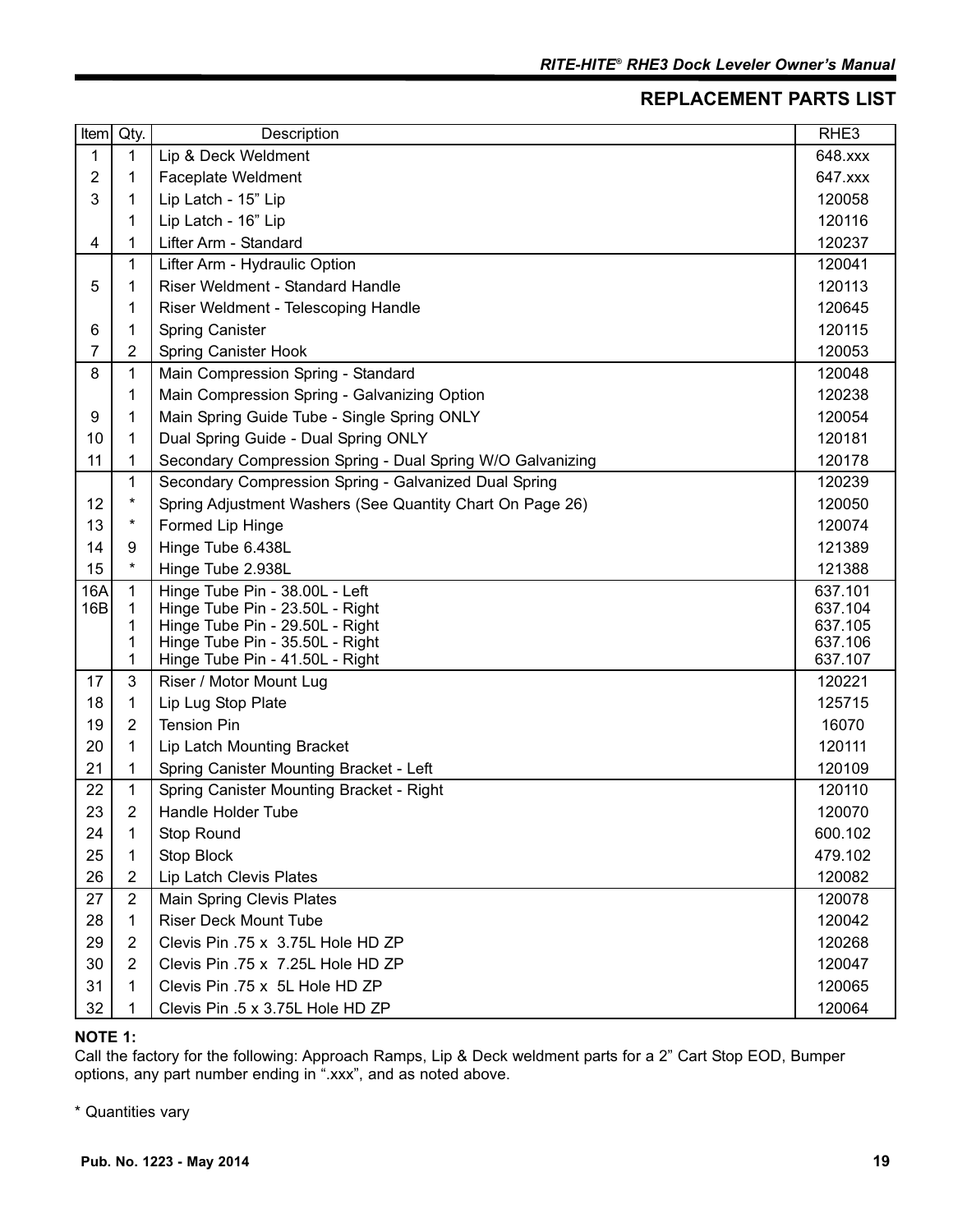## **REPLACEMENT PARTS CONTINUED**

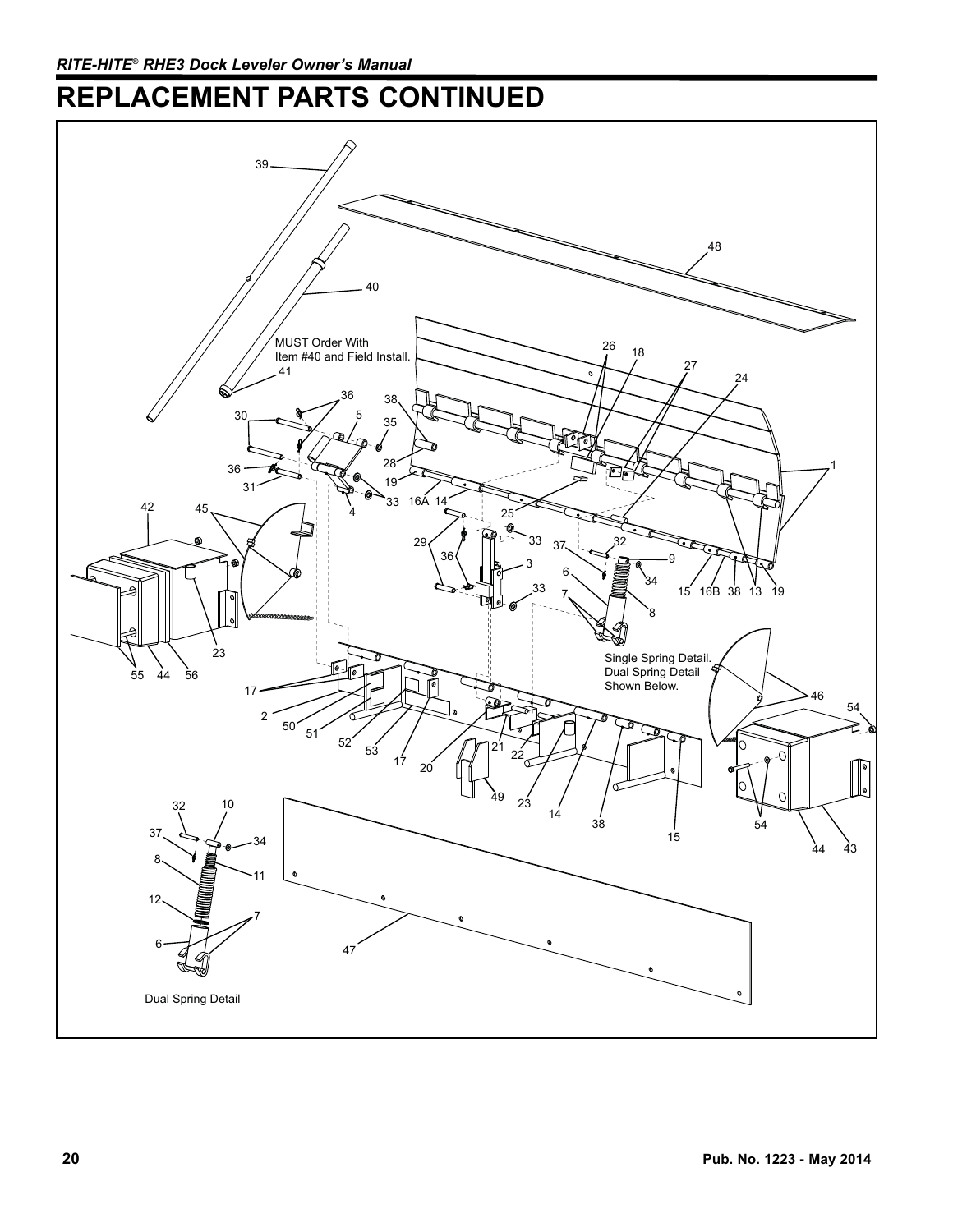### **REPLACEMENT PARTS LIST**

| Item | Qty.           | Description                                                 | RHE3    |
|------|----------------|-------------------------------------------------------------|---------|
| 33   | $\overline{4}$ | Washer .750 SAE ZP LOW                                      | 51716   |
| 34   | 1              | Washer .500 FLAT MED ZP                                     | 51709   |
| 35   | 1              | Washer 1.25OD x .75ID x .075 Thick ZP                       | 120390  |
| 36   | 5              | Rue Ring Pin .75 HVY ZP                                     | 120084  |
| 37   | 1              | Rue Ring Pin .5 HVY ZP                                      | 120274  |
| 38   | $\star$        | <b>Grease Fitting</b>                                       | 51169   |
| 39   | 1              | Operational Handle - Standard                               | 120633  |
|      | 1              | Operational Handle - Heavy Duty Handle Option               | 121114  |
| 40   | 1              | Telescoping Operational Handle - Option                     | 120642  |
| 41   | 1              | Telescoping Handle Install Tube - Telescoping Handle Option | 120753  |
| 42   | 1              | Bumper Block Assembly (Includes Pad) W/Holder               | 626.xxx |
| 43   | 1              | Bumper Block Assembly (Includes Pad) W/O Holder             | 624.xxx |
| 44   | $\overline{2}$ | Rubber Bumper Pad - 12 x 13 Bumper                          | 09948   |
|      | $\overline{2}$ | Rubber Bumper Pad - 10 x 18 Bumper                          | 09949   |
|      | $\overline{2}$ | Rubber Bumper Pad - 12 x 14 Bumper                          | 120099  |
| 45   | 1              | Toeguard - Left - Toeguard Option ONLY                      | 122646  |
| 46   | 1              | Toeguard - Right - Toeguard Option ONLY                     | 122647  |
| 47   | 1              | Dock Faceplate - Dock Faceplate Option                      | 120249  |
| 48   | 1              | Transition Plate (Flat) - Transition Plate Option           | 625.xxx |
|      | 1              | Transition Plate (Bend) - Transition Plate Option           | 629.xxx |
|      | $\mathbf 1$    | Transition Plate (Chamfer) - Transition Plate Option        | 630.xxx |
|      | 1              | Transition Plate (Bend & Chamfer) - Transition Plate Option | 631.xxx |
| 49   | 1              | Lip Stop Weldment - Lip Stop Option (PIT ONLY!)             | 120205  |
| 50   | 1              | Decal serial Number/Model                                   | 120569  |
| 51   | 1              | <b>Decal Patent</b>                                         | 018391  |
| 52   | $\mathbf{1}$   | Decal Made In USA                                           | 120750  |
| 53   | 1              | Decal RITE-HITE                                             | 054100  |
| 54   | 1              | Bumper Bolt Kit (4 Per Pack)                                | 121136  |
| 55   | $\overline{2}$ | Steel Bumper Face Plate - 12 x 13 Bumper                    | 120187  |
|      | $\overline{2}$ | Steel Bumper Face Plate - 10 x 18 Bumper                    | 120189  |
|      | $\overline{2}$ | Steel Bumper Face Plate - 12 x 24 Bumper                    | 120191  |
| 56   | $\overline{2}$ | Rubber Spacer Pad - 12 x 13 Bumper                          | 120248  |
|      | $\overline{2}$ | Rubber Spacer Pad - 10 x 18 Bumper                          | 121224  |
|      | $\overline{2}$ | Rubber Spacer Pad - 12 x 24 Bumper                          | 121225  |

#### **NOTE 1:**

Call the factory for the following: Approach Ramps, Lip & Deck weldment parts for a 2" Cart Stop EOD, Bumper options, any part number ending in ".xxx", and as noted above.

\* Quantities vary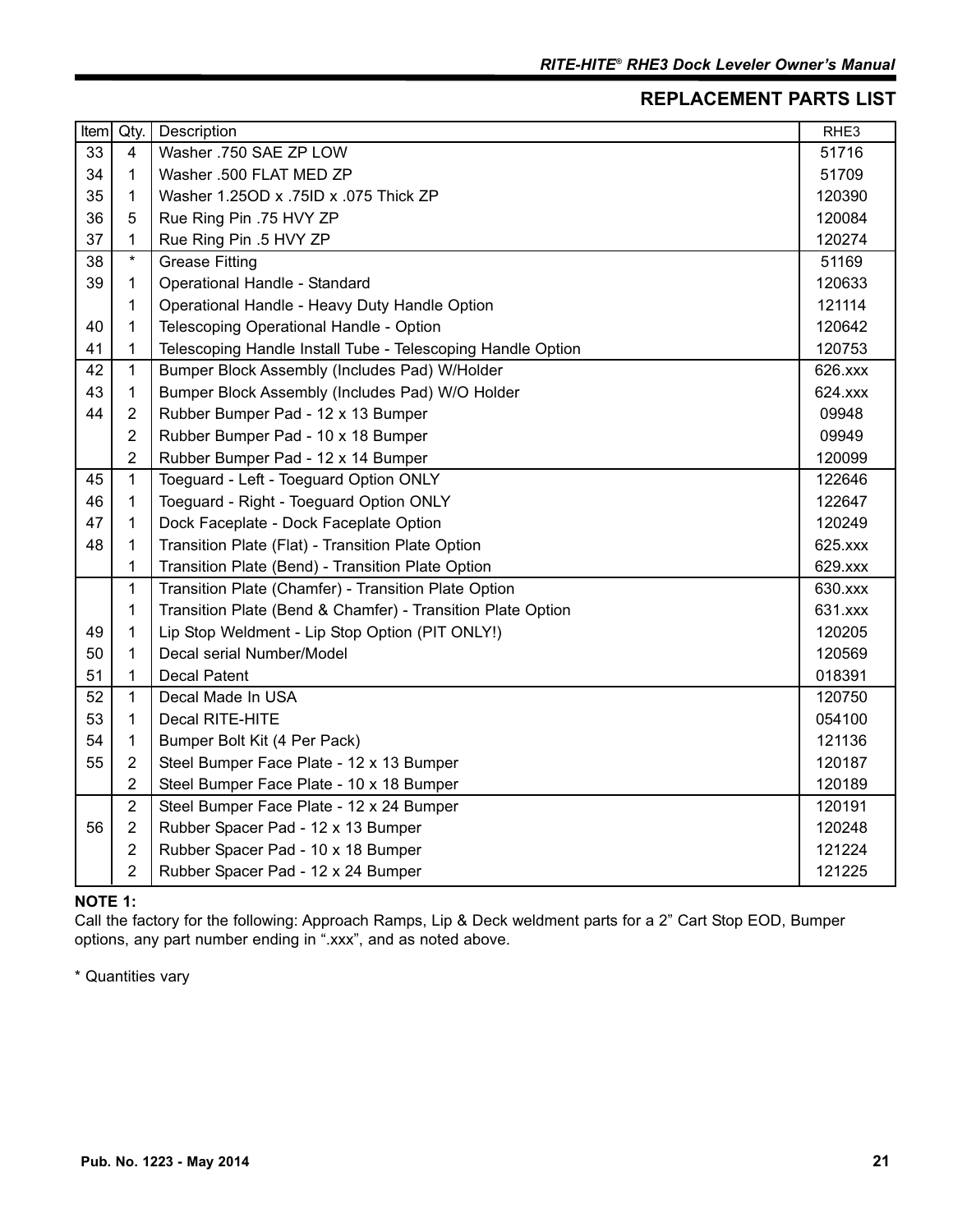# **HYDRAULIC OPTION REPLACEMENT PARTS**

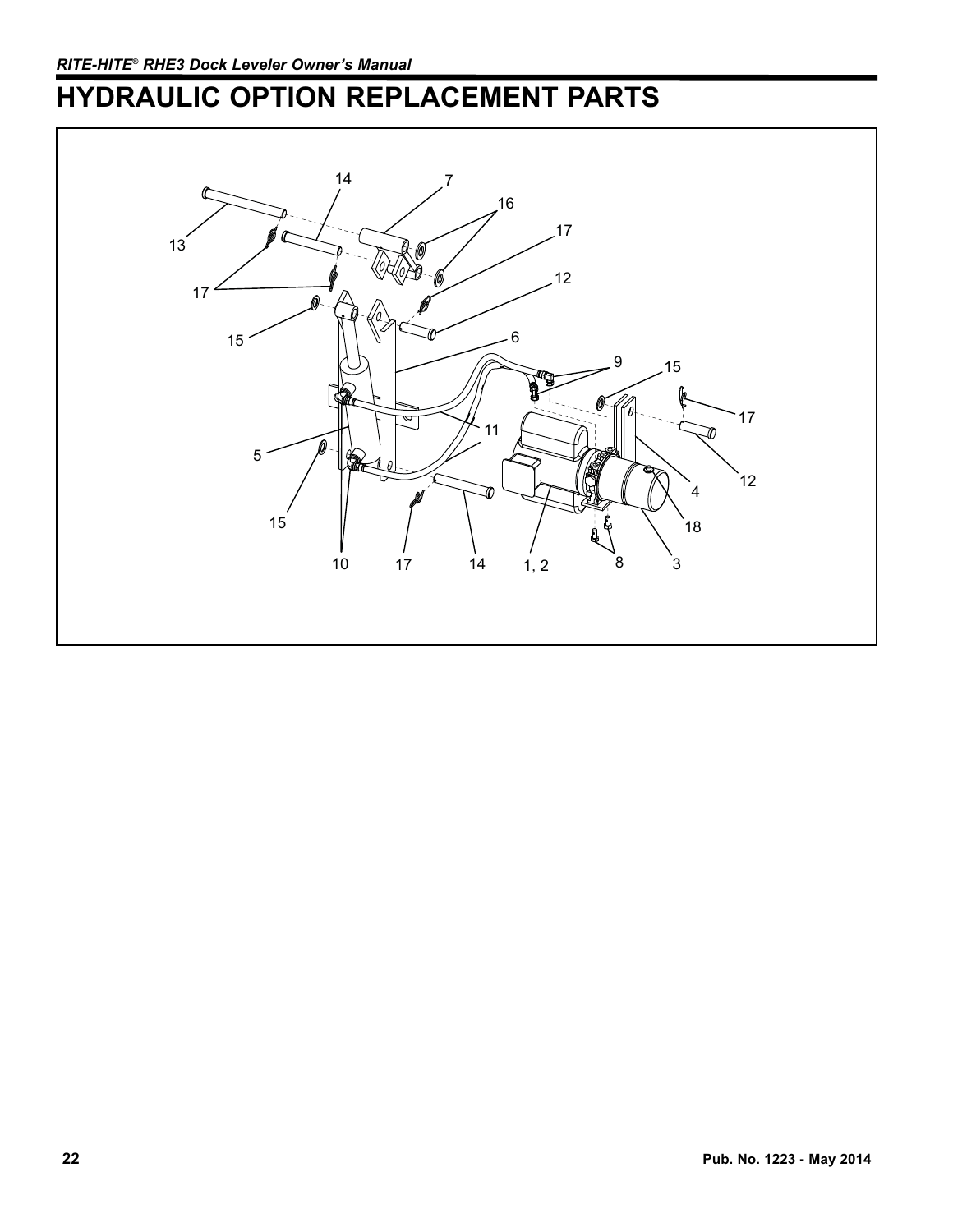### **HYDRAULIC OPTION REPLACEMENT PARTS LIST**

| Item           | Qty.           | Description                           | RHE3   |
|----------------|----------------|---------------------------------------|--------|
| 1              | 1              | Powerunit 115/1/60 .33HP - 3 Wire     | 120730 |
|                | 1              | Powerunit 220/1/50-60 .33HP - 3 Wire  | 120731 |
|                | 1              | Powerunit 208-230/460/3/60 .33HP      | 120732 |
| 2              | 1              | Motor 115/1/60 .33HP - 3 Wire         | 120736 |
|                | 1              | Motor 220/1/50-60 .33HP - 3 Wire      | 120798 |
|                | 1              | Motor 208-230/460/3/60 .33HP          | 120737 |
| 3              | 1              | Pump With Tank                        | 121040 |
| 4              | 1              | <b>Bracket Motor</b>                  | 120735 |
| 5              | 1              | <b>Hydraulic Cylinder</b>             | 120785 |
| 6              | 1              | <b>Cylinder Link Weldment</b>         | 120734 |
| $\overline{7}$ | 1              | Lifter Arm Hydraulic                  | 120041 |
| 8              | $\overline{2}$ | Bolt .375-16 x .750                   | 122979 |
| 9              | 2              | 90 Degree Elbow Fitting SAE(M) JIC(M) | 16920  |
| 10             | 2              | 90 Degree Elbow Fitting .38NPT ZP     | 121124 |
| 11             | 1              | Hose Assembly - UP                    | 120684 |
|                | 1              | Hose Assembly - DOWN                  | 120684 |
| 12             | 2              | <b>Clevis Pin</b>                     | 120733 |
| 13             | 1              | Clevis Pin                            | 120047 |
| 14             | $\overline{2}$ | Clevis Pin                            | 120065 |
| 15             | 3              | Washer 1.25OD .75ID .075 THK ZP       | 120390 |
| 16             | 2              | Washer .750 SAE ZP LOW                | 51716  |
| 17             | 5              | Rue Ring Pin / Cotter Pin             | 120084 |
| 18             |                | <b>Breather Plug</b>                  | 124314 |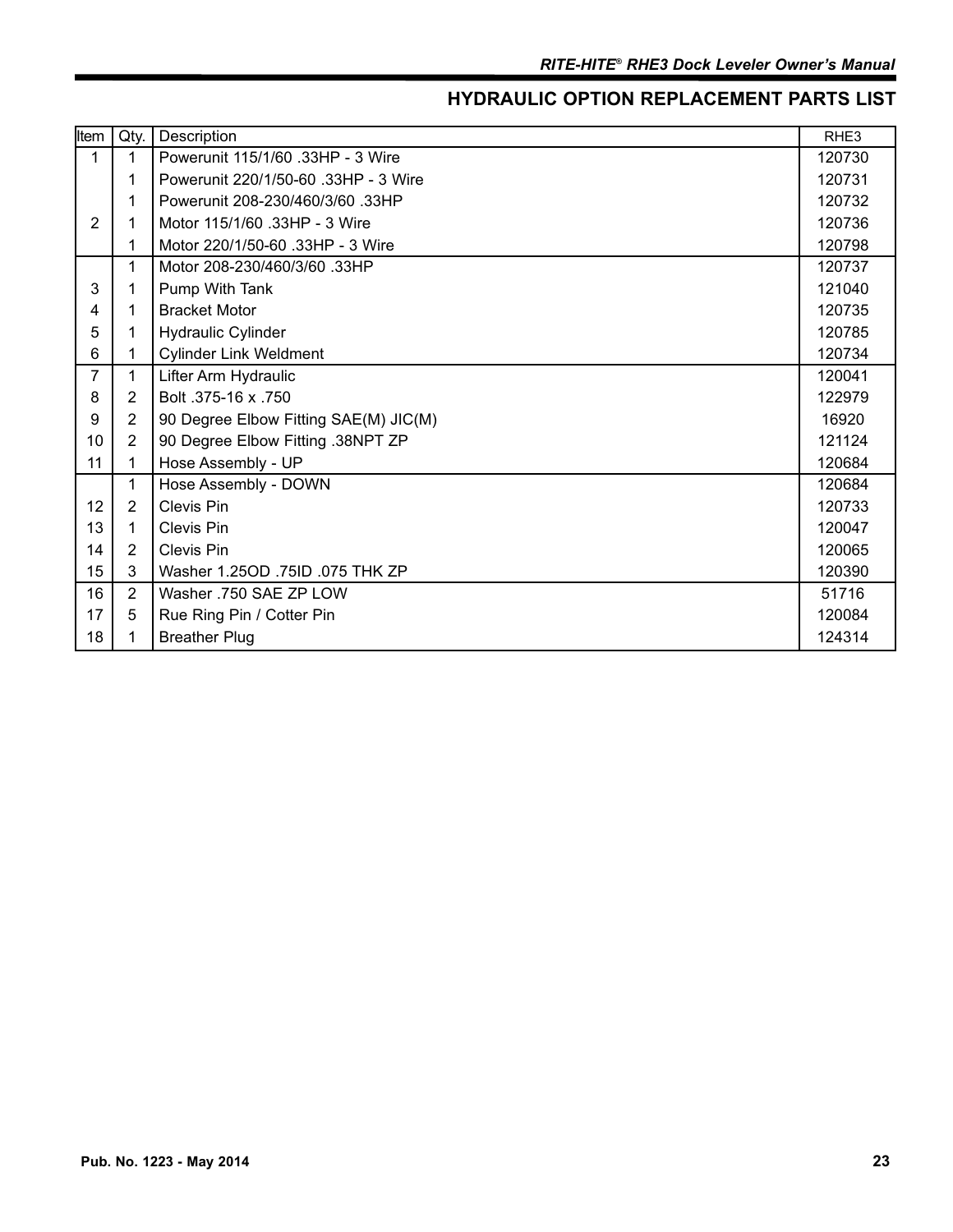## **CONTROL BOX REPLACEMENT PARTS HYDRAULIC OPTION**



| Item | Qty.           | Description                    | RHE3   |
|------|----------------|--------------------------------|--------|
|      |                | Control Box 460V/3/50-60Hz     | 121103 |
|      |                | Control Box 208-230V/3/50-60Hz | 121104 |
|      |                | Control Box 115V/1/60Hz        | 140970 |
|      |                | Control Box 220V/1/50-60Hz     | 140973 |
| 2    |                | Enclosure                      | 121148 |
| 3    |                | Back Panel Assembly 115V/1     | 141002 |
| 3    |                | Back Panel Assembly 220V/1     | 141003 |
| 3    |                | Back Panel Assembly 208-230V/3 | 123041 |
| 3    |                | Back Panel Assembly 460V/3     | 123042 |
| 4    |                | Terminal Block - 6 Conductor   | 121152 |
| 5    | $\overline{2}$ | Push Button Assembly           | 145488 |
| 6    | 2              | Contactor - 120V/1/50-60Hz     | 121172 |
| 6    | 2              | Contactor - 208-230V/3/50-60Hz | 121155 |
| 6    | 2              | Contactor - 460V/3/50-60Hz     | 121156 |
|      |                | Ground Lug                     | 55902  |
| 8    |                | <b>Control Box Cover Decal</b> | 123040 |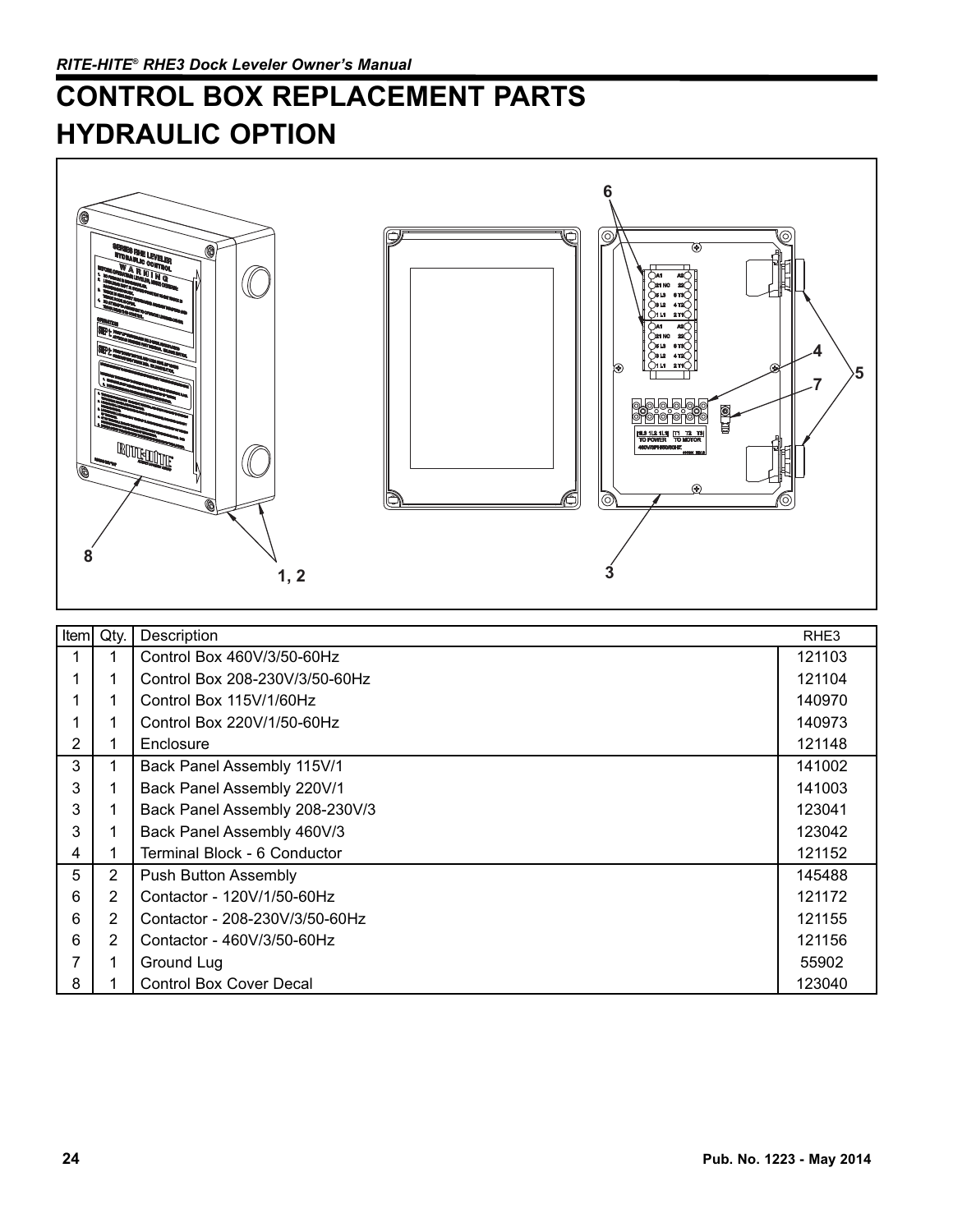## **SPRING ADJUSTMENT WASHER QUANTITY CHART**

| Width & Cap.   | Lip                                    |                                        |
|----------------|----------------------------------------|----------------------------------------|
|                | 12" Projection<br>15" & 19" Lip Length | 14" Projection<br>16" & 20" Lip Length |
| 66W 20K        |                                        |                                        |
| 66W 30K        | 4                                      | 5                                      |
| 66W 40K        | 3                                      | 3                                      |
| 72W 20K        | 3                                      | 4                                      |
| 72W 30K        | 4                                      |                                        |
| 72W 40K        |                                        | O                                      |
| 78W 20K        | 3                                      | Ω                                      |
| 78W 30K        |                                        | 3                                      |
| <b>78W 40K</b> | 3                                      | 3                                      |
| 84W 20K        | 3                                      | 2                                      |
| 84W 30K        |                                        | 5                                      |
| 84W 40K        | 5                                      | 5                                      |

### **Recommended Number Of Spring Adjustment Washers (Item #12, page 19)**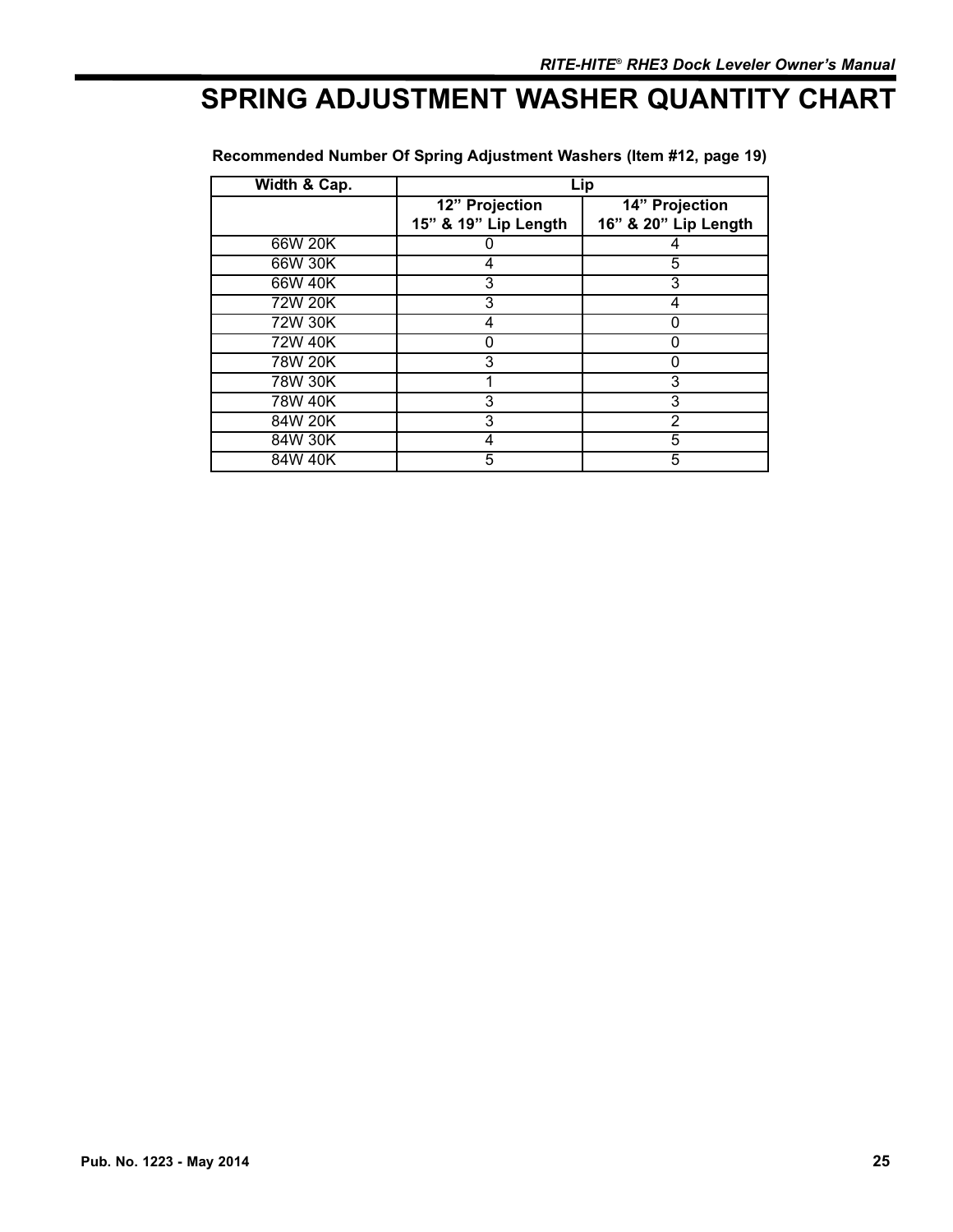## **NOTES**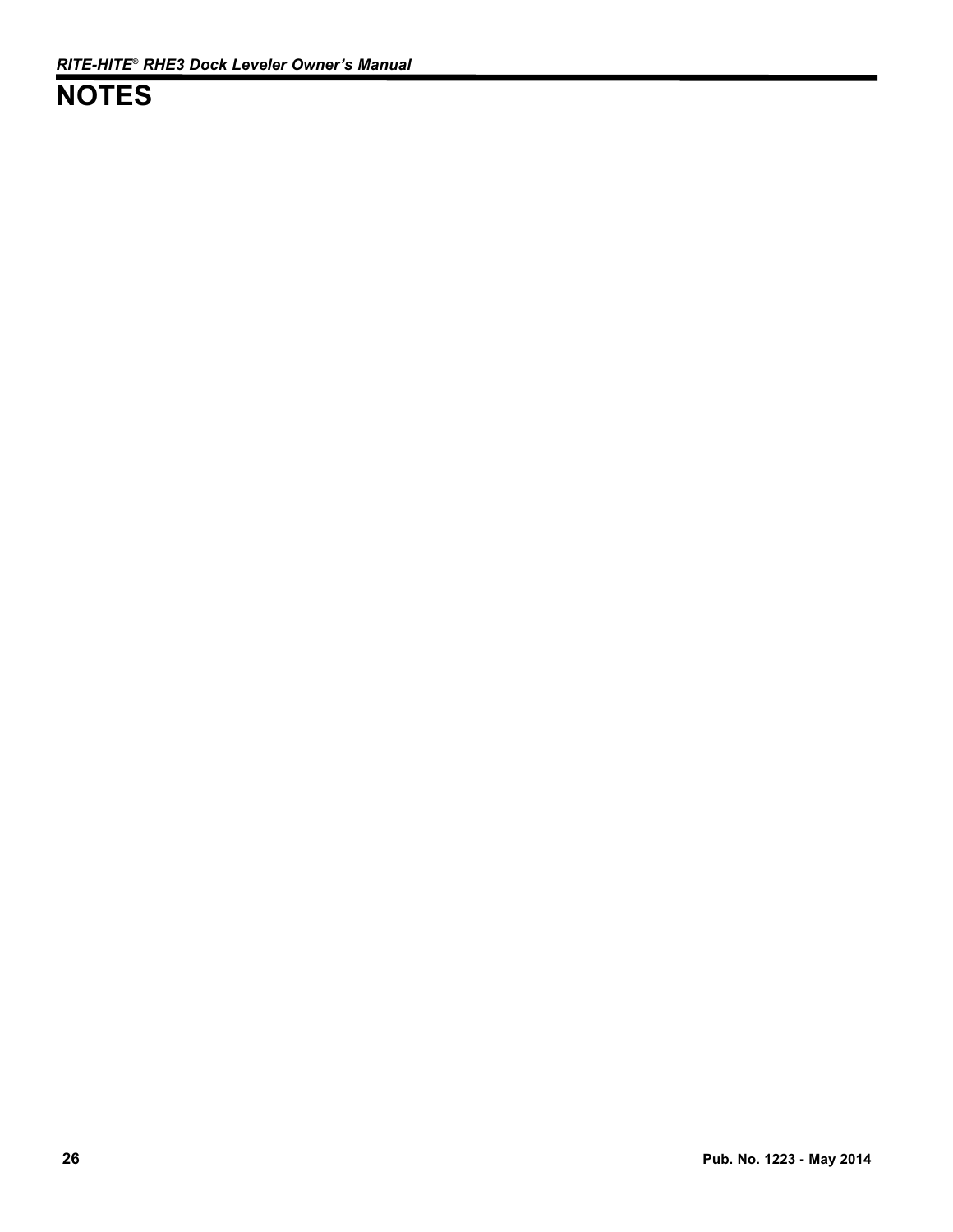## **NOTES**